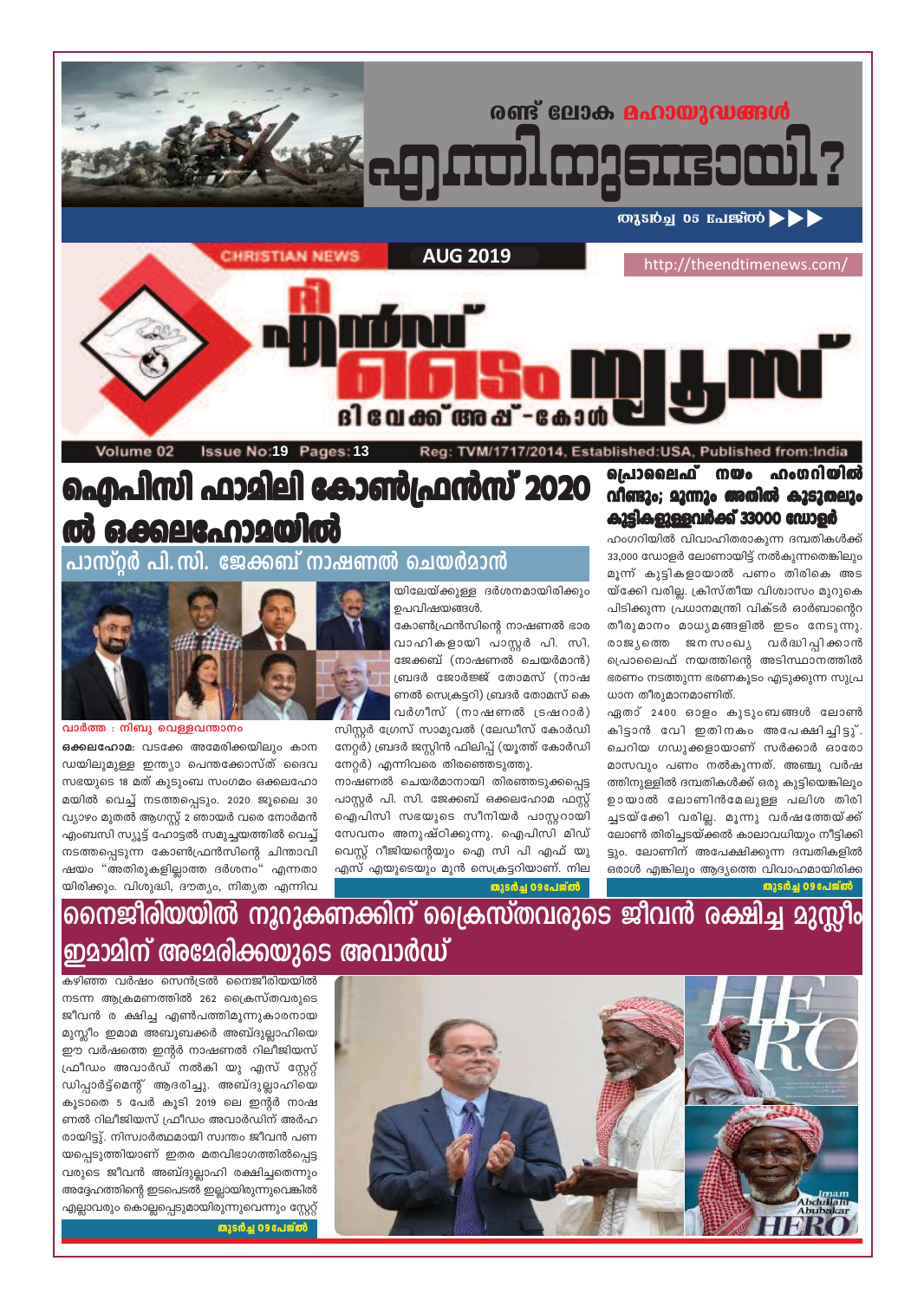

# 2

# EDITORIAL BOARD

#### **CHIEF EDITOR Baiju Yacob Edavila**

**SUB EDITOR Manuel Joseph Daniel Jacob**

#### **EDITORS**

**Pastor A Anilkumar Rev. Joseph chacko Sis.Sherly**

**MANAGER Bovas Sreekaryam**

### **CO-ORDINATORS**

**John Francis (Dallas) Syam Sis.Saritha Sis.Simi Sis.Lesley Yacob**

### **REPORTERS**

**Miniesh Kumar(Baharin) Pastor Stephen (Andrapradesh)**

### **ADVISORY BOARD**

**Pastor Shibu Thomas USA Pastor Asokan Eranakulam M.Jacob Thiruvananthapuram**

**VRA-402,Vikasnagar Sreekariyam p.o. Thiruvanthapuram.695017 Kerala 9526650511**

## *வ* **ம் து" ആക് 8" விர்ல்**

**ഭക**രള സമൂഹത്തിൽ സജീവചർച്ചാ വിഷയമായ ചർച്ച് ആക്ട് (ദി കേരള رകിസ്ത്യൻ ചർച്ച് പ്രോപ്പർട്ടസ് ആൻഡ് ഇൻസ്റ്റിറ്റ്യൂഷൻ ട്രസ്റ്റ് ബിൽ) നിയമ സഭയിൽ ചർച്ചയ്ക്ക് കൊടുക്കാതെ മതമേലദ്ധ്യക്ഷന്മാരുടെ പ്രീണനത്തിന് പാത്ര മാക്കി. ചർച്ച് ആക്ട് ബിൽ നിയമമായി നടപ്പിൽ വരുന്നതിന് വിഘാതമായി  $\overline{m}$ ിൽക്കുന്ന  $\overline{m}$  ക്രിസ്തൃൻ മതമേലദ്ധൃക്ഷന്മാർ വിശേഷാൽ കത്തോലിക്കാ വൈദി കന്മാരും, മെത്രാന്മാരു, അസിഹിഷ്ണുത പുലർത്തുകയും മർത്തോമ്മാ സഭ, നൂറ്റാണ്ടുകളായി കൈവശം വെച്ച് അനുഭവിച്ച് പോരുന്ന സ്വത്തുവകകളും, ്സ്ഥാപനങ്ങളും നഷ്ടപ്പെടുമെന്ന ഭീതി തെല്ലൊന്നുമല്ല അവരെ അലട്ടുന്നത്.ഇ തിനെ അനുകൂലമാക്കി ചില പ്രസ്ഥാനങ്ങളെ രൂപീകരിച്ചെങ്കിലും ഇവർക്ക്പൊതു ജനവികാരം സ്വരൂപിക്കുവാൻ ഇനിയും കഴിഞ്ഞിട്ടില്ല.

ഇന്ത്യൻ ഭരണഘടന 26(സി) വകുപ്പ് എല്ലാ മതവിഭാഗങ്ങൾക്കും സ്വത്തു ക്കൾ സമ്പാദിക്കുവാനും, ഭരിക്കുവാനും അനുമതി നൽകുന്നുണ്ടെങ്കിലും ഭൗതി ്കസ്വത്തിന്റെ ബൃഹത്ശേഖരം കൈവശപ്പെടുത്തിയിട്ടുള്ള ക്രൈസ്തവസഭ അവ ജനാധിപത്യ പരമായി കൈകാര്യം ചെയ്യുവാനായി കാലാകാലങ്ങളിൽ മാറിവന്നി ട്ടുള്ള സർക്കാരുകൾ നിയമനിർമ്മാണം നടത്തുവാൻ ശ്രമിച്ചിട്ടില്ല. സീറോമല ബാർ സഭയുടെ ദുരവസ്ഥയും വിശ്വാസി സമൂഹത്തിന്റെ നിസ്സഹായതയും നാം മാധ്യമങ്ങളിലൂടെ കേൾക്കുകയും കാണുകയും ചെയ്തതാണല്ലോ. പള്ളി സ്വത്തിന്റെ ഭരണം ഇടവക പൊതുയോഗങ്ങളിൽ അവതരിപ്പിക്കപ്പെടണമെന്നത് <u>വിശ്</u>വാസി സമൂഹത്തിൽ നിന്ന് ഉയർന്ന് വന്നതോടെ 2006 ഒക്ടോബറിൽ കോട്ട യത്ത് ചേർന്ന യോഗത്തിൽ സഭാ അംഗങ്ങൾക്കുള്ള ഒരു കരട് രൂപരേഖ ഭക്രാഡീകരിക്കുകയും (ദി കേരള ക്രിസ്തൃൻ ചർച്ച് പ്രോപ്പർട്ടസ് ആൻഡ് ഇൻസ്റ്റിറ്റ്യൂഷൻ ട്രസ്റ്റ് ബിൽ) എന്ന ലിഖിത നിയമത്തിന് രൂപം നൽകി. പള്ളിക ളും പള്ളികളോട് ബന്ധപ്പെട്ട വസ്തുവകകളും അതിന്റെ യഥാർത്ഥ ഉടമകളായ <u>ഇടവക ജനതയ്ക്ക് ഏൽപ്പിക്കുന്നതാണ് ചർച്ച്</u> ആക്ട്..നിയമ നിർമ്മാണം. കേരള ക്രൈസ്തവ സഭയുടെ ആസ്ഥികൾ ട്രസ്റ്റുകൾ പോലെയാണ് കൈകാര്യം ചെയ്യ പ്പെടുന്നത്. എങ്കിലും നിയമാനുസൃതമായി ഇതുവരെയും രജിസ്റ്റർ ചെയ്യപ്പെട്ടിട്ടി ല്ല. വിശ്രാമം കൂടാതെ രണ്ട് ജോലി ചെയ്യുന്നവരുടെയും രണ്ടറ്റം കൂട്ടിമുട്ടിക്കു വാൻ ക്ലേശിക്കുന്നവരുടെയും വിയർപ്പിന്റെയും, ഉപവാസത്തിന്റെയും, പ്രാർത്ഥന യുടെയും, സമർപ്പണത്തിന്റെയും വിലയാണ് ഇത് എന്നിരിക്കെ ഇവ കൈകാര്യം ചെയ്യുന്നത് സുതാര്യമായിട്ടാണ് എന്ന് നാം ഉറപ്പ് വരുത്തേണ്ടത് നമ്മുടെ അവകാ

 $\omega$ വും കടമയുമാണ്. ദൃഢമായ ലികിത ഭരണവൃ വസ്ഥയും ദൈവഭയവും കളങ്കിതരല്ലാ ഭരണനേതൃത്വവും ഉണ്ടാകേണം എന്നത് ക്രൈസ്തവ വിശ്വാസി സമൂഹ ത്തിന്റെ വിദൂരസ്വപ്നമാകാതെ ആനുകാലികവും വന്നേ ക്കാവുന്നതുമായ വിഷയങ്ങളുടെ ഏകപരിഹാരം ചർച്ച് <mark>ആക്ട് പാസാക്കുക എന്നതിലേക്ക് വിരൽ ചുണ്ടുന്നു</mark>.



*ബൈജു യാക്കോബ ഇടവിള* 

#### **Disclaimer**

The views expressed in this online newspaper are those of the authors and do not necessarily reflect the position of HSM End Time News. The online newspaper will not bear any responsibility whatsoever for them. The images used in the newspaper have been downloaded from the Internet and we acknowledge that the copyright of those images remain with the original owners. HSM End Time News does not claim any copyright for them and does not

intend to use them for commercial purposes.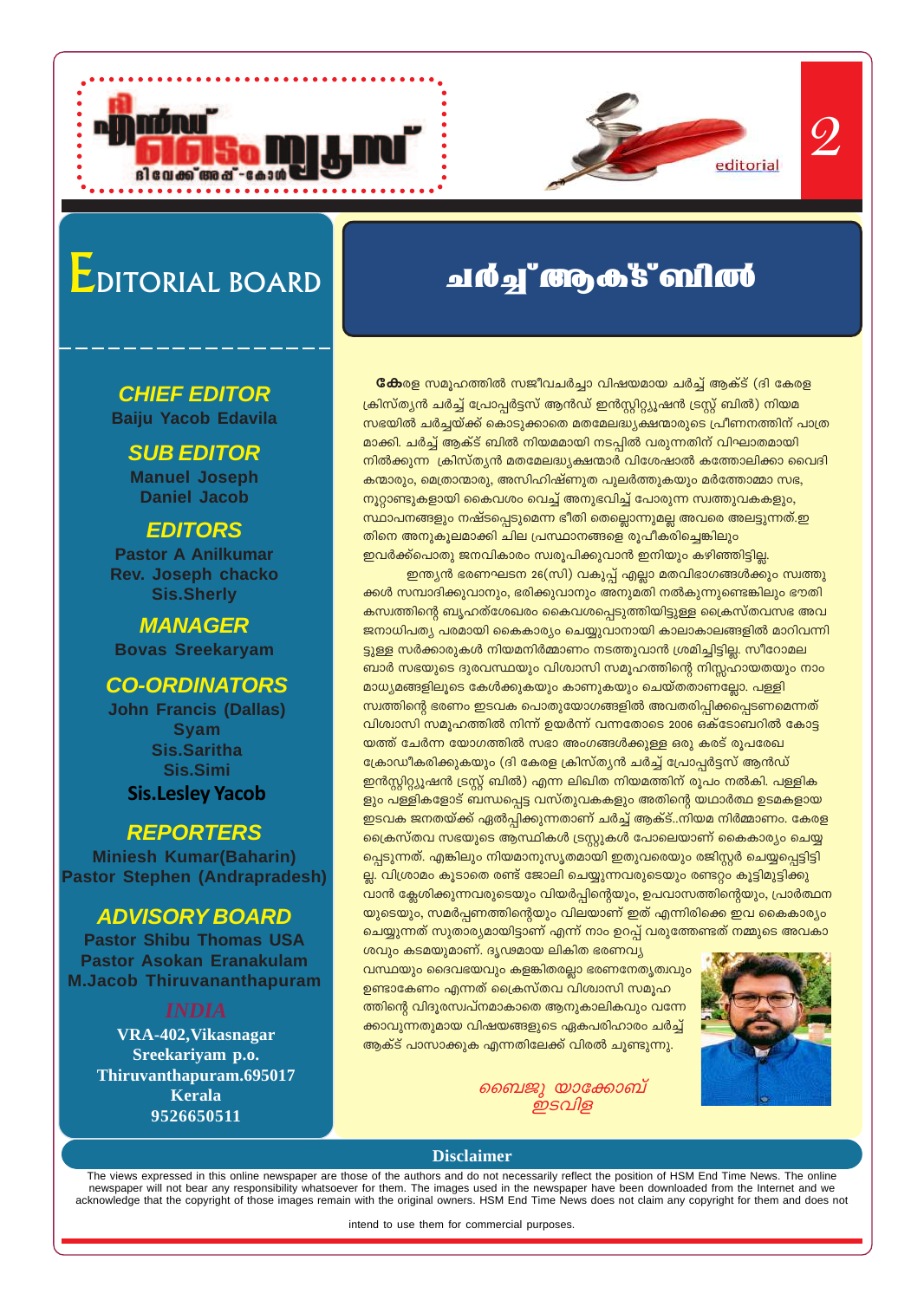



# BBSdB&JaB



കെ. എം. ജോൺ, തളിപ്പറമ്പ്

66 പുസ്തകങ്ങൾ ഉൾക്കൊള്ളുന്ന

ഒരു മഹൽഗ്രന്ഥമാണ് ബൈബിൾ. ഈ പുസ്തകങ്ങളെല്ലാം ദൈവനിശ്വസിതമാണെന്ന് അംഗീകരിക്കപ്പെട്ടിരിക്കുന്നതിനാൽ അതിനെ കാനോനികം എന്ന് പറയുന്നു. സഭാപരമായി ആധികാരികത നൽകിയിരിക്കുന്നത് കാനോനി കാ.

66 പുസ്തകങ്ങൾ കൂടാതെ 75 ഓളം പുസ്തകങ്ങൾ ബൈബിൾ ഭാഗങ്ങളായി കണ ക്കാക്കുന്നു്. എന്നാൽ 66 പുസ്തകങ്ങൾക്ക ല്ലാതെ മറ്റൊന്നിനും ആധികാരികത ഇല്ല. അതിന്റെ എഴുത്തുകാർ ആരെന്ന് അറിഞ്ഞുകൂടാ. മറ്റുള്ളവരുടെ പേരിൽ വേറെ ചിലർ എഴുതിയിരിക്കുന്നതുമാണിവയിൽ പലതും. ഇങ്ങനെയുള്ള പുസ്തകങ്ങളെ അപ്പോക്രീഫായെന്ന് വിളിക്കുന്നു. അപ്പോക്രീഫാ എന്ന വാക്കിന് സത്യമ

ല്ലാത്തത് (സ്യൂഡേഫീഗ്രാഫാ) എന്നർത്ഥം.

#### 厨

ഇങ്ങനെ യഥാർത്ഥമല്ലാത്ത നിരവധി പുസ്തക ങ്ങളിൽ ചിലത് ദൈവനിശ്വസിതം എന്ന നില യിൽ വിശുദ്ധവേദപുസ്തകത്തിൽ കൂട്ടി ച്ചേർത്തിട്ടു്. അതിനാൽ ഈ പുസ്തകങ്ങ ളെക്കുറിച്ച് നാം പഠിക്കേിയിരിക്കുന്നു. പഴയനിയമ അപ്പോക്രീഫാ

നിശബ്ദകാലം എന്നറിയപ്പെടുന്ന ബി.സി400 ന് ശേഷമുള്ള കാലങ്ങളിൽ എഴുത പ്പെട്ട നിരവധി എഴുത്തുകളാണ് ഈ ഗണ ത്തിൽപ്പെടുന്നത്. യഹൂദ റബ്ബിമാരും, പുതിയ നിയമവും ബി.സി 400 ന് ശേഷം ദൈവീക അരുളപ്പാടുകളോ, പ്രവാചകന്മാരോ ഉായി ട്ടുള്ളതായി സാക്ഷ്യപ്പെടുത്തുന്നില്ല. 14അപ്പോക്രീഫാ പുസ്തകങ്ങൾ

പ്രധാനമായി 14 പുസ്തകങ്ങളാണ് പഴ യനിയമത്തിൽ ചില ബൈബിൾ വിവർത്തന ങ്ങളിൽ ചേർത്തിട്ടുള്ളളത്.

പ്രഭാഷകൻ(സിറാക്ക്), ജ്ഞാനം, 1മക്കാബയർ, 2മക്കാബയർ, തോബിത്ത്, യൂദി ത്ത്, ബാരൂക്ക്, മനാസെയുടെ പ്രാർത്ഥന, മൂന്ന് കുട്ടികളുടെ ഗാനങ്ങൾ, 1എസ്ഡ്രാസ്(എ സ്ര), 2എസ്ഡ്രാസ്, ബേലുംവ്യളവും (ദാനി യേൽ പ്രവചനത്തോട് കൂട്ടിച്ചേർത്തത്), സൂസ ന്ന, എസ്ഥേർ- കൂട്ടിച്ചേർത്ത ഭാഗം

ഇതിൽ 10 എണ്ണം റോമൻ കത്തോ ലിക്ക സഭയുടെ പിഒസി ബൈബിളിൽ ചേർത്തിരിക്കുന്നു. ഇതുകൂടാതെ 60 ലധികം അപ്പോക്രീഫാ പുസ്തകങ്ങൾപഴയനിയമ ത്തിലും കൂട്ടിച്ചേർക്കുവാൻ താല്പര്യപ്പെടുന്ന വയായിട്ടു്.

ആദാം, ഹാനോക്ക് ലാമേക്ക്, 12 ഗോത്രപിതാക്കന്മാർ, യോസേഫിന്റെ പ്രാർത്ഥന, എൻദാദും മോദാദും, മോശെ യുടെ നിയമം, മോശെയുടെ അനുമാനം, ശലോമോന്റെ സങ്കീർത്തനം, യെശയ്യാവിന്റെ ആരോഹണം, സെഫന്യാവിന്റെ വെളിപ്പാട്, സഖറിയായുടെ വെളിപ്പാട്, എസ്രായുടെ വെളിപ്പാട്,പത്രോസിന്റെ വെളിപ്പാട്, പൗലോ സിന്റെ വെളിപ്പാട്, ഏലിയാവിന്റെ വെളിപ്പാട്, യാക്കോബിന്റെ ചരിത്രം, അപ്പോസ്തലന്മാ രുടെ പഠിപ്പിക്കൽ, ബർന്നബാസിന്റെ ലേഖനം, പൗലോസിന്റെ പ്രവൃത്തികൾ, യോഹന്നാന്റെ പ്രവൃത്തികൾ, പത്രോസിന്റെ പ്രവൃത്തികൾ, അന്തെയാസിന്റെ പ്രവൃത്തികൾ, ബർന്നബാ സിന്റെ പ്രവർത്തികൾ, തോമസിന്റെ

തുടർച്ച O4പേജ്ൽ

 $\mathcal{S}% _{M_{1},M_{2}}^{\prime }\equiv\mathcal{S}_{M_{1},M_{2}}^{\prime }\equiv\mathcal{S}_{M_{1},M_{2}}^{\prime }\equiv\mathcal{S}_{M_{1},M_{2}}^{\prime }\equiv\mathcal{S}_{M_{1},M_{2}}^{\prime }\equiv\mathcal{S}_{M_{1},M_{2}}^{\prime }\equiv\mathcal{S}_{M_{1},M_{2}}^{\prime }\equiv\mathcal{S}_{M_{1},M_{2}}^{\prime }\equiv\mathcal{S}_{M_{1},M_{2}}^{\prime }\equiv\mathcal{S}_{M_{1},M_{2}}^{\prime }\equiv\mathcal{S}_{M_{1},M_{2}}^{\prime }\equiv\mathcal{S}_{M_{1$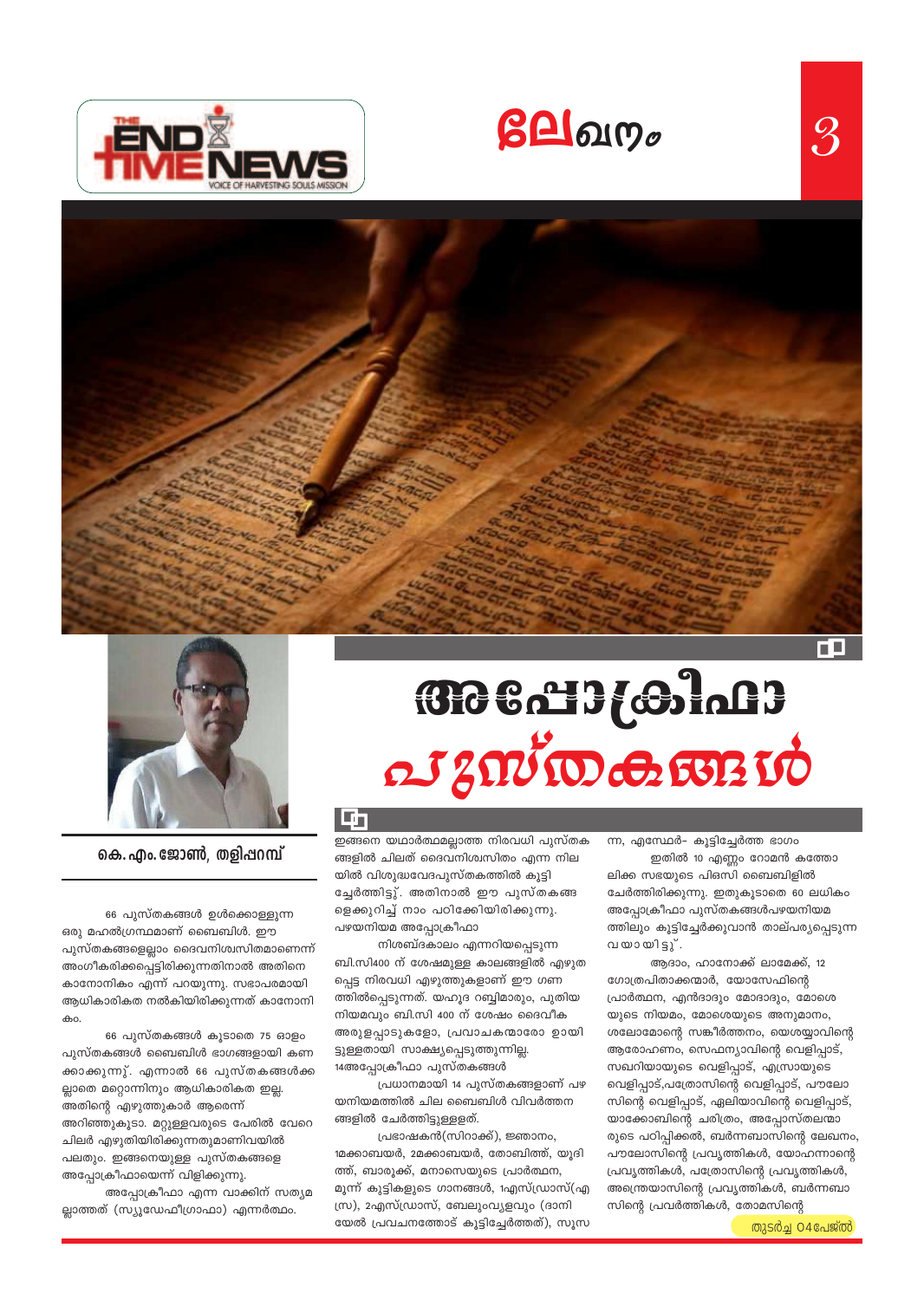

## **20600000**



#### 03–0o പേജ് തുടർച്ച

പ്രവർത്തികൾ, തദാവൂസിന്റെ പ്രവർത്തികൾ, ക്ലമന്റിന്റെ പ്രബോധനം, ഇഗ്നാത്യോസിന്റെ പ്രബോധനം, പോളിക്കാർപ്പിന്റെ പ്രബോധനം, ബർന്നബാസിന്റെ സുവിശേഷം, മത്ഥ്യാസിന്റെ സുവിശേഷം, മാർക്കിയോന്റെ സുവിശേഷം, മാനിയുടെ സുവിശേഷം, അപ്പല്ലോസിന്റെ സുവിശേഷം, ബാസില്ലിഡെസ്വിന്റെ സുവിശേ ഷം, തോമസിന്റെ സുവിശേഷം, പത്രോ സിന്റെ സുവിശേഷം, നിക്കോദിമോസിന്റെ സുവിശേഷം, ജറുസലേമിന്റെ പാസ്യൂഡോ-സിറിലിന്റെ സുവിശേഷം, ബർത്തലോമായി യുടെ സുവിശേഷം, രക്ഷകന്റെ സുവിശേഷം, ഓക്സിർഹിൻചസിന്റെ 1224 സുവിശേഷം, എഗേർടോൺസുവിശേഷം, ഈജിപ്തുകാ രുടെ സുവിശേഷം, എബ്രായരുടെ സുവിശേ ഷം, മേരിയുടെ സുവിശേഷം, എബിയോനിറ റ്സിന്റെ സുവിശേഷം, നാസോറീൻസിന്റെ സുവിശേഷം, ബർത്തലോമായിയുടെ ചോദ്യ ങ്ങൾ, യേശുക്രിസ്തുവിന്റെ പുനരുത്ഥാനം, മർക്കോസിന്റെ രഹസ്യം, പത്രോസിന്റെ പ്രസംഗം, മത്ഥിയാസിന്റെ പാരമ്പര്യം, രക്ഷ കന്റെ സംവാദം, പത്രോസും 12 പേരും, തദാ വൂസിന്റെ പഠിപ്പിക്കൽ, 1കൊരിന്ത്യർ, 2 കൊരി ന്ത്യർ, അ.പ്രവൃത്തി അദ്ധ്യായം 29, പൗലോസും സെനീക്കയും

ഇവയിൽ ഒന്നുപോലും ദൈവനിശ്വ സിതം എന്ന് പറവാൻ പറ്റാത്തവിധം കെട്ടുക ഥകളും വാാസ്തവ വിരുദ്ധവും, തെറ്റായ ഉപ ദേശങ്ങളും കൊ് മുഖരിതമാണ്.

അപ്പോക്രീഫാ പുസ്തകങ്ങൾ ചേർത്തിരിക്കുന്ന ബൈബിൾ ഭാഷാന്തരങ്ങൾ 1. ലാറ്റിൻ വോൽഗയിറ്റ്.

4-ാം നൂറ്റാിൽ എബ്രായരിൽ നിന്നും ലാറ്റിനിലേക്ക് ജറോം വിവർത്തനം ചെയ്ത് പ്രസിദ്ധീകരിച്ച ബൈബിൾ. 16-ാം നൂറ്റാ് വരെ ഇത് കത്തോലിക്കരുടെ വിശ്വാസ വിളംബര ഗ്രന്ഥമായിരുന്നു. 1592-ൽ ക്ലമെന്റെൻ പതിപ്പ് റോമൻ കത്തോലിക്കാസഭ യുടെ സാധാരണ ബൈബിൾ ആയി അംഗീക രിക്കപ്പെട്ടു. 1979–ൽ നോവ വാൾഗയിറ്റ് പ്രചാര ത്തിൽ വരുന്നതുവരെ ഇത് തുടർന്നു.





വിവർത്തകനായ ജറോമിന്റെ മരണ ശേഷം ഡ്യുറ്റൈകാനോനിക്കൽ (കത്തോലി ക്കരും പൗരസ്ത്യ ഓർത്തഡോക്സ് സഭയും അംഗീകരിച്ചിരിക്കുന്ന അപ്പോക്രീഫാ അട ങ്ങുന്ന കാനോൻ) പുസ്തകങ്ങൾ ഉൾക്കൊ ളളിക്കുകയുായി.

2. പൗരസ്ത്യ ഓർത്തഡോക്സ് സഭാകാ നോൻ

- 3. എത്യോപ്യൻ ബ്രോഡർ ബിബ്ലിക്കൽ
- കാനോൻ 81 പുസ്തകങ്ങൾ
- 4. കോഡക്സ് വത്തിക്കാനസ്
- 5. കോഡക്സ് സീനായിറ്റിക്സ്
- 6. കോഡക്സ് അലക്സാറിനസ്
- 7. പെസീത്ത ബൈബിൾ
- 8. ലൂതറൻ ബൈബിൾ
- 9. ഗുട്ടൻബർഗ് ബൈബിൾ

10. 1611 ലെ കിങ്ങ് ജയിംസ് വേർഷൻ ഇവയിലെല്ലാം തന്നെ പ്രത്യേക ഭാഗ

ങ്ങളായിട്ടാണ് അപ്പോക്രീഫാ പുസ്തകങ്ങൾ ചേർത്തിരിക്കുന്നത്.

1554 ലെ ട്രന്റ് കൗൺസിലിൽ, റോമൻ കത്തോലിക്കാസഭ അപ്പോക്രീഫാ പുസ്തക ങ്ങളെ ബൈബിളിന്റെ ഭാഗമായി അംഗീകരി ക്കുകയുായി. 1981 ൽ പ്രസിദ്ധീകരിച്ച കത്തോലിക്കാ ബൈബിളായ പിഒസി യിൽ അപ്പോക്രീഫായിൽ ഏഴ് പുസ്തകങ്ങളും, ദാനിയേൽ പ്രവചനത്തിന്റെ അനുബന്ധമായി ബേലും വ്യാളവും, സൂസന്ന എന്ന കഥകൾ കൂട്ടിച്ചേർത്തിരിക്കുന്നു. എസ്ഥേർ പുസ്തക ത്തിനും ഒരു അനുബന്ധം നൽകിയിട്ടു്. അപ്പോക്രീഫാ പുസ്തകങ്ങൾ മുഴുവനും എന്തുകൊ്ചേർത്തില്ല?



ചില കാനോനുകളിൽ കുറച്ചും മറ്റ് ചിലതിൽ വേറെ ചിലതും ചേർത്തിരിക്കുന്ന തെന്തുകൊ്? അതുതന്നെ ഈ പുസ്തക ങ്ഹൾ ആധികാരികവും വിശ്വസീയവും അല്ലായെന്ന് വ്യക്തമാക്കുന്നു.

THE ENDTIME NEWS

## എൻടെം ന്യൂസ്



## http://theendtimenews.com/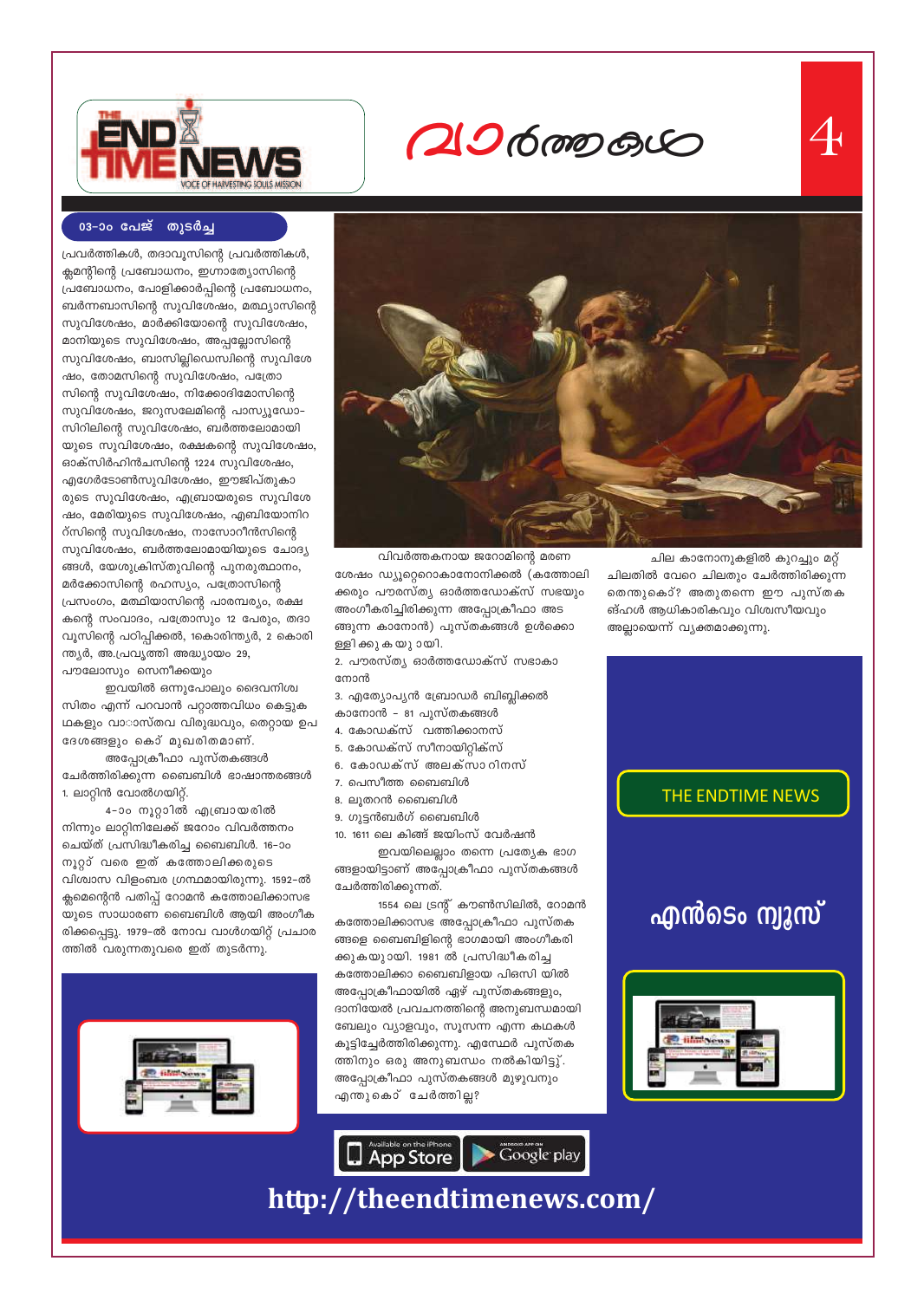





# **OONS GRIJA**

അസ്ഥികൾക്കു തുല്യമായി തീർന്നിരിക്കുന്ന ഇസ്രായേൽ ജനത്തെയാണ് ഇവിടെ പ്രവാച കന് കാണിച്ചുകൊടുത്തുകൊ് ചോദിക്കുന്ന ത്, മനുഷ്യപുത്രാ ഈ അസ്ഥികൾ ജീവി ക്കുമോ എന്ന്.

.....മനുഷ്യപുത്രാ, ഈ അസ്ഥികൾ ഇസ്രായേൽ ഗൃഹമൊക്കയും ആകുന്നു. ഞങ്ങളുടെ അസ്ഥികൾ ഉണങ്ങി, ഞങ്ങളുടെ പ്രത്യാശയ്ക്കുഭംഗം വന്നു, ഞങ്ങൾ തീരെ മുടിഞ്ഞിരിക്കുന്നു എന്നു അവർ പറയുന്നു. അതുകൊു നീ പ്രവചിച്ചു അവരോടു പറ യേതു; യഹോവയായ കർത്താവു ഇപ്ര കാരം അരുളിച്ചെയ്യുന്നു. എന്റെ ജനമേ, ഞാൻ നിങ്ങളുടെ ശവക്കുഴി തുറന്നു നിങ്ങളെ ശവ ക്കുഴിയിൽ നിന്നു കയറ്റി യിസ്രായേൽ ദേശ ത്തേയ്ക്ക് കൊുപോകും.(യെഹസ്ക്കേൽ



ബ്രദർ സി.വി.രാജൻ

*ക്*ഴിഞ്ഞ രു ലോകമഹായുദ്ധ

ങ്ങൾ എന്തിനുായി? ചിന്തിച്ചാൽ ദൈവ ത്തിന്റെ കാര്യപരിപാടിയിലുള്ളതായിരുന്നു എന്നതിന് ഉത്തരം വ്യക്തമാണ്. യഹൂദന്റെ പിതൃദേശം അവനു തിരിച്ചു കിട്ടേതിനും ഇസ്രായേൽ ഒരു ജാതിയായി രൂപപ്പെടേതി നുമായിരുന്നു. അത് തികച്ചും ദൈവോദ്ദേശം തന്നെ.

യഹോവയുടെ കൈ എന്റെമേൽ വന്നു യഹോവയുടെ ആത്മാവിൽ എന്നെ പുറപ്പെടുവിച്ചു താഴ്വരയുടെ നടുവിൽ നിർത്തി; അത് അസ്ഥികൾ കൊ് നിറങ്ങിരു ന്നു. അവൻ എന്നെ അവയുടെ ഇടയിൽ കൂടി ചുറ്റിചുറ്റി നടക്കുമാറാക്കി; അവ താഴ്വര യുടെ പരപ്പിൽ എത്രയും അധികമായിരുന്നു. അവ ഏറ്റവും ഉണങ്ങിയിരുന്നു. അവൻ എന്നോട് മനുഷ്യപുത്രാ, ഈ അസ്ഥികൾ ജീവിക്കുമോ? എന്നു ചോദിച്ചു.....(യെഹ സ്ക്കേൽ37:1-3)

ഭൂമിയുടെ മദ്ധ്യേഉയരത്തിൽ നിൽക്കുന്ന യെരുശലേമായ സീയോൻ പർവ്വ തത്തിൽ നിന്ന് പ്രവാചകനെ യഹോവയുടെ ആത്മാവിനാൽ പുറപ്പെടുവിച്ചു ലോകരാജ്യ ങ്ങളായ ജാതികളുടെ താഴ്വരയിൽ നിർത്തി. ലോകരാജാക്കന്മാർക്ക് അടിമകളായി മനുഷ്യ രുടെ ഇടയിൽ നിന്ദാപാത്രങ്ങളായി ഒരു ജാതി യെന്ന നിലയില്ലാതെ ലോകത്തിന്റെ സകല ഭാഗങ്ങളിലും ചിതറി സാന്മാർഗ്ഗികമായും, മത പരമായും ക്ഷയിച്ചു കേവലം ഉണങ്ങിയ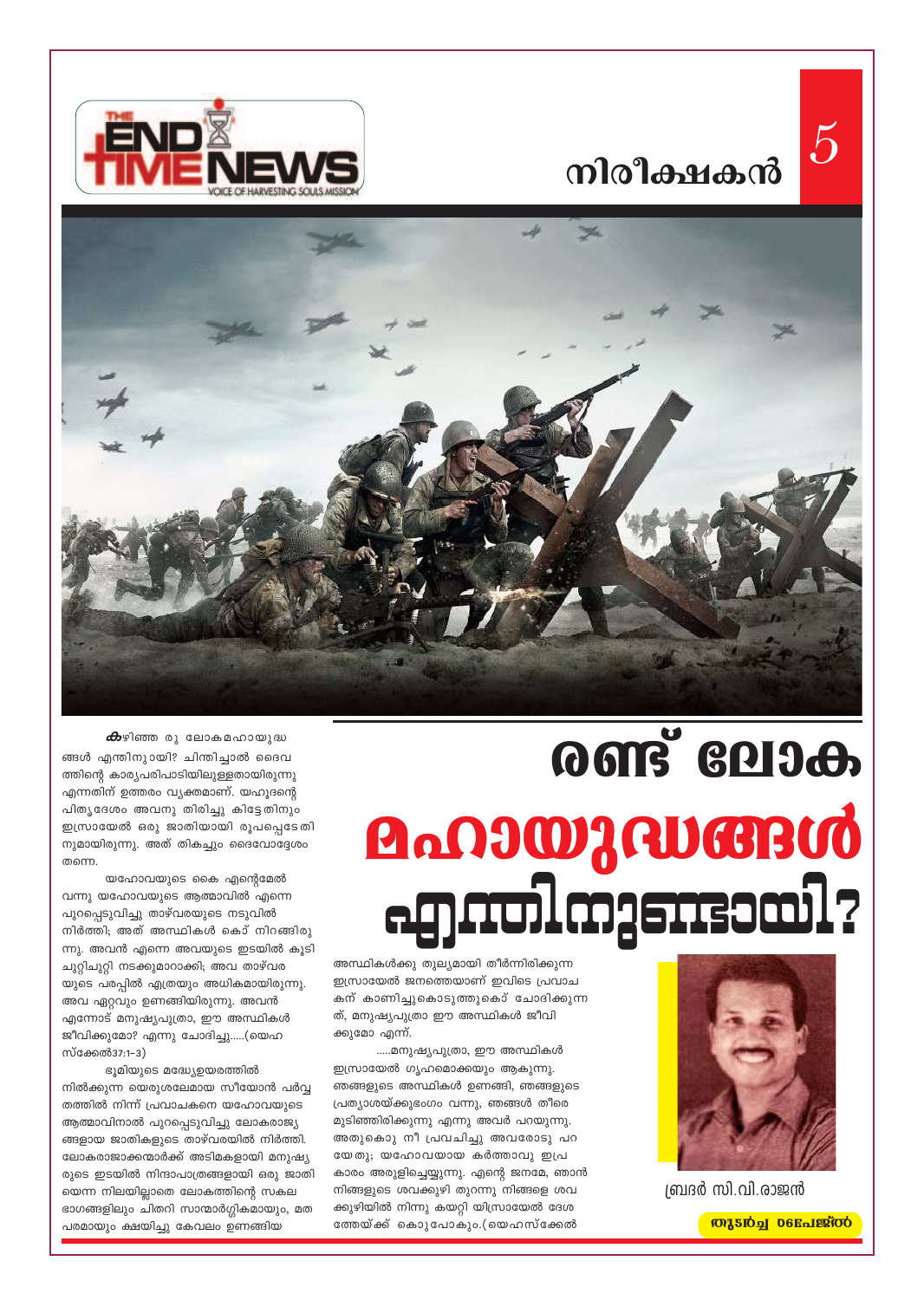

05-00 പേജ് തുടർച്ച



 $37:11,12)$ 

ഒരിക്കൽ പ്രതാപശാലിയായി ജീവിച്ച ഒരു മനുഷ്യൻ മരിച്ച് അവന്റെ അസ്ഥികൾ ബന്ധം വിട്ടുകിടക്കുന്ന അവസ്ഥയാണ് ഒരു ജാതിയെന്ന നിലയിൽ ഇസ്രായേലിന് ലോക ത്തിൽ സംഭവിച്ചിട്ടുള്ളത്. ലോകമാകുന്ന ശവ ക്കുഴിയിൽ നിന്നു കയറ്റി സ്വന്തദേശത്തേയ്ക്ക് കൊുപോകും എന്നുള്ള ദൈവത്തിന്റെ മാറ്റമില്ലാത്ത വാഗ്ദത്തമാണ് പ്രവാചകൻ പറ ഞ്ഞത്. അത് ചരിത്രത്തിൽ നിറവേറി. ലോകമാ കുന്ന ശവക്കുഴി തുറന്നതാകുന്നു ര് ലോക മഹായുദ്ധങ്ങൾ.

ഇതിന്റെ നിവർത്തി നോക്കിയാൽ ചിത റിപ്പോയ യഹൂദന്മാരിൽ ചിലർ 1897 ൽ സീയോൻ സംഘം രൂപീകരിച്ചുകൊ് യഹൂദന്മാരെ തങ്ങളുടെ പിതാക്കന്മാരുടെ ദേശത്തിലേക്ക് മടങ്ങിവരുവാൻ ആഹ്വാനം ചെയ്തുകൊ് പ്രവർത്തിക്കുവാൻ തുടങ്ങി. ഇവരാണ് യിരമ്യാ 16:16 ആദ്യ ഭാഗത്ത് പറ ഞ്ഞിരിക്കുന്നവർ ഇതാ ഞാൻ അനേകം മീൻ പിടിക്കാരെ വരുത്തും അവർ അവരെ പിടി ക്കും.

കുറച്ച് വർഷങ്ങൾ കഴിഞ്ഞപ്പോൾ 1914 1-ാം ലോകമഹായുദ്ധം ഉായി. ലോ ത്തിൽ ചിതറിക്കിടക്കുന്ന യഹൂദന്മാർ കുറെ യൊക്കെ മടങ്ങി വന്നു. എന്നാൽ മടങ്ങിവരാ ത്തവർ ഉായിരുന്നു. തങ്ങൾപോയ സ്ഥല ങ്ങളിൽ സ്ഥിരമാക്കിയവരെ കൊന്നു കളയു വാൻ ദൈവം മറ്റു ചിലരെ ഏൽപ്പിച്ചുകൊടു ത്തു, അവരെക്കുറിച്ചാകുന്നു യിരെമ്യാ 16:16, രാം ഭാഗത്ത് പറഞ്ഞിരിക്കുന്നത് അതിന്റെ ശേഷം ഞാൻ അനേകം നായാട്ടുകാരെ

വരുത്തും; അവർ അവരെ എല്ലാ മലയിലും നിന്നും എല്ലാ കുന്നിലും നിന്നും പാറപ്പിളർപ്പു കളിൽ നിന്നും നായാടിപ്പിടിക്കും എന്നു യഹോവയുടെ അരുളപ്പാട്. ഇതിന്റെ നിവർത്തി രാം ലോകമാഹായുദ്ധത്തിൽ സംഭവിച്ചു. ഹിറ്റ്ലർ അറുപത് ലക്ഷം യഹൂദ ന്മാറെയാണ് തിരഞ്ഞു പിടിച്ചു കൊന്നുകള ഞ്ഞത്.

ഈ രുയുദ്ധങ്ങളും ഉായിട്ട് എങ്ങനെ അവസാനിച്ചു എന്ന് ഒരു വാക്യ ത്തിൽ ചെറിയ രു വാക്കുകളാൽ പറഞ്ഞി രിക്കുന്നത് കാണാം. എന്നോടു കൽപ്പിച്ചതു പോലെ ഞാൻ പ്രവചിച്ചു; ഞാൻ പ്രവചിച്ചു കൊിരിക്കുമ്പോൾ ഒരു മുഴക്കം കേട്ടു. ഉടനെ ഒരു ഭൂകമ്പം ഉായി, അസ്ഥി അസ്ഥി യോട് വന്നു ചേർന്നു(യെഹസ്ക്കേൽ 37:7) ഒരു മുഴക്കം കേട്ടു 1914-18 വരെയുള്ള ഒന്നാം ലോകമഹായുദ്ധം അവസാനിപ്പിക്കുവാൻ കാരണമായ റ്റിഎംറ്റി സ്ഫോടനമായിരുന്നു. ഉടനെ ഒരു ഭൂകമ്പം ഉായി...1939-45 വരെ യുള്ള രാം ലോകമഹായുദ്ധം അവസാനി പ്പിക്കുവാൻ കാരണമായ ആറ്റംസ്ഫോടനമാ യിരുന്നു. ര്യുദ്ധങ്ങൾ ഉായത് യഹൂ ദനെ കൂട്ടിവരുത്തുവാനായിരുന്നു. <mark>ആ യുദ്ധ</mark> ങ്ങൾ നിർത്തിയത് യഹൂദന്റെ കുപിടുത്ത ങ്ങളായ ആയുധമായിരുന്നു എന്ന് ചിന്തിക്കു

പിന്നെ ഞാൻ നോക്കിച അവ യുടെമേൽ ഞരമ്പും മാംസവും വന്നതും അവയുടെ മേൽ ത്വക്കു പൊതിഞ്ഞതും കു; എന്നാൽ ശ്വാസം അവയിൽ ഇല്ലാതെ യിരുന്നു.(യെഹസ്ക്കേൽ 37:8) ലോകത്തിൽ

ചിതറിപ്പോയ യഹൂദന്മാർ ഒന്നാം ലോകയുദ്ധ ത്തോടുകൂടി സ്വന്തദേശത്തേയ്ക്ക് മടങ്ങി വന്നുവെങ്കിലും യുദ്ധം അവസാനിച്ചിട്ടും ലോകം അവരെ അംഗീകരിക്കാത്തതിനാൽ ജീവനില്ലാത്ത മനുഷ്യ ജഡത്തിന്റെ അവസ്ഥ യായിരുന്നു അപ്പോൾ അവരുടേത്. എല്ലാവിധ പ്രതികൂലങ്ങളെയും എതിർപ്പുകളെയും അവർ പരമാവധി ചെറുത്തുനിന്നു. അങ്ങനെ അവർ അവിടെ ചുവടുറപ്പിച്ചുവരുമ്പോഴാണ് രാം ലോക മഹായുദ്ധത്തിന്റെ തുടക്കം.

അപ്പോൾ അവൻ എന്നോടു കൽപ്പി ച്ചതു; കാറ്റിനോടു പ്രവചിക്ക; മനുഷ്യപുത്രാ, നീ പ്രവചിച്ചു കാറ്റിനോടു പറയേതു; യഹോവയായ കർത്താവു ഇപ്രകാരം അരുളി ച്ചെയ്യുന്നു. ശ്വാസമേ, നീ നാലു കാറ്റുകളിൽ നിന്നും വന്നു ഈ നിഹതന്മാർ ജീവിക്കേ തിനു അവരുടെ മേൽ ഊതുക. അവൻ എന്നോടു കൽപ്പിച്ചതുപോലെ ഞാൻ പ്രവചി ച്ചപ്പോൾ ശ്വസം അവരിൽ വന്നു; അവർ ജീവിച്ചു ഏറ്റവും വലിയ സൈന്യമായി നിവർന്നു നിന്നു.(യെഹസ്ക്കേൽ 37:9,10)

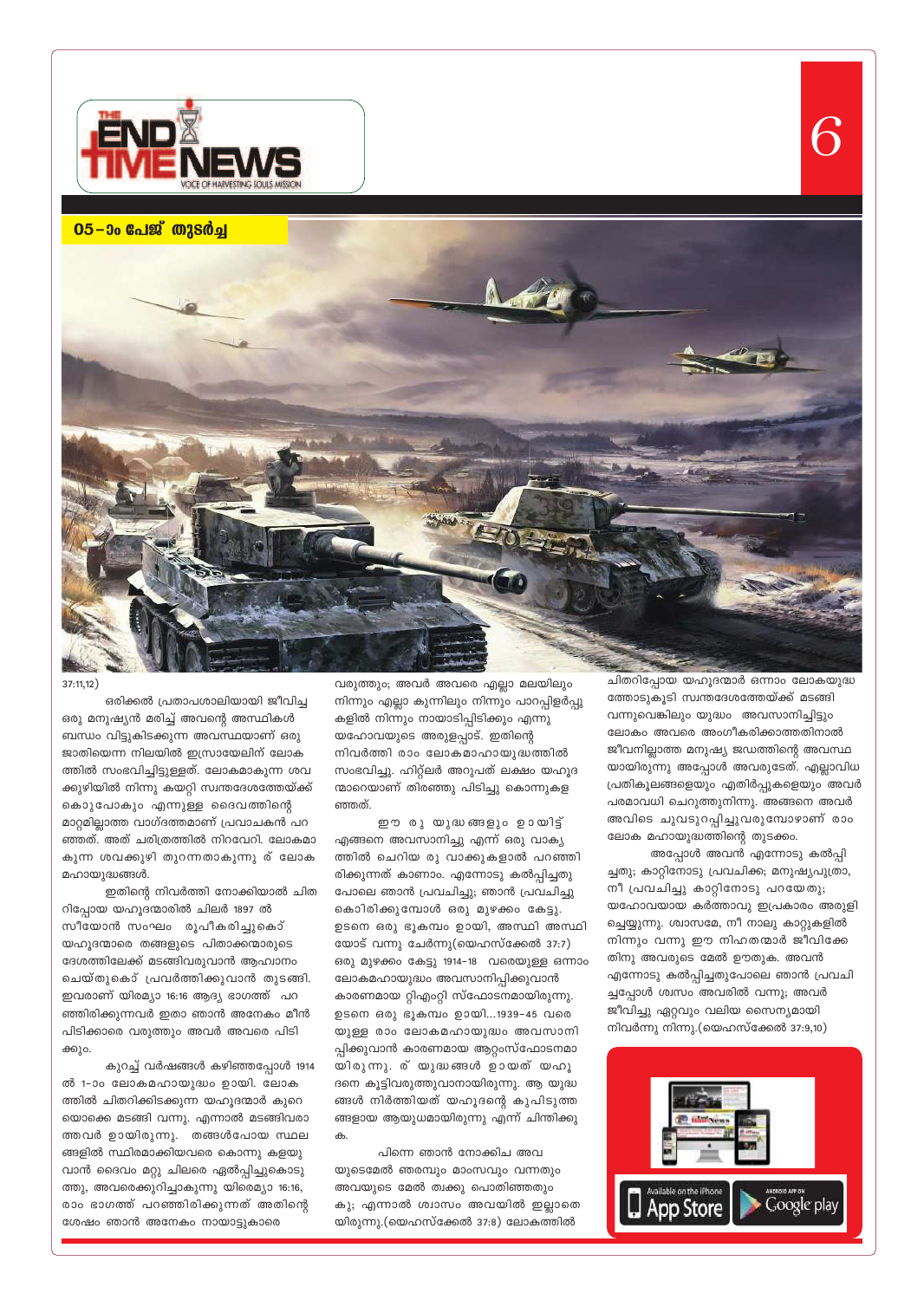

# $206$  mp  $60$

വായ്മൊഴി

▶ കാലതാമസം കാലക്കേടല്ല മഹത്വത്തിനാ യുള്ള കാത്തിരിപ്പാണ്. ▶ ദൈവദാസന്മാർ ദ്രവ്യദാസന്മാരായി മാറ പ്പെടരുത്.  $\blacktriangleright$  ജീവിത വിജയത്തിനായുള്ള ഒറ്റമൂലി ദൈവകൃപയും കഠിനാദ്ധ്വാനവും.

 $\blacktriangleright$  മറ്റുള്ളവരെ കൊ് ചെയ്യിപ്പിക്കുന്നതിലല്ല നാം ചെയ്യുന്നതാണ് ശ്രേഷ്ഠകരം.

▶ സംശയചിന്ത വരുമ്പോൾ ദൈവാനുഗ്രഹങ്ങളെ എണ്ണുക



Pr.P.V.S C.BD

▶ പാവപ്പെട്ടവന്റെ കണ്ണുനീരും വിയർപ്പുമാണ് പണക്കാരന്റെ സന്തോഷം

 $\blacktriangleright$ കടുത്ത ദാരിദ്ര്യത്തിൽ ജീവിക്കുന്ന ആയിരങ്ങളിൽ വേണം ക്രിസ്തുവിനെ അന്വേഷി ക്കുവാൻ

 $\blacktriangleright$ ആനന്ദത്തിനു വിേയുള്ള ആഗ്രഹമാണ് തെറ്റ് ചെയ്യാനുള്ള ഏറ്റവും വലിയ പ്രേരകശക്തി  $\blacktriangleright$  ആണി തറയ്ക്കപ്പെട്ട യേശുക്രിസ്തുവിന്റെ കൈകൾ

ദൈവത്തിന്റെ സ്നേഹം നിറഞ്ഞ ഹൃദയത്തെ വെളിപ്പെടുത്തുന്നു.

 $\blacktriangleright$ നമ്മുടെ എല്ലാ പ്രശ്നങ്ങളും ദൈവകരങ്ങളിൽ സമർപ്പിക്കുമ്പോൾ അവൻ തന്റെ സമാധാനം നമ്മുടെ ഹൃദയങ്ങളിൽ പകരും.

## ദുരിതാശ്വാസ പ്രവർത്തന **ങ്ങൾക്ക് 92,000**≁ രൂപയുടെ സഹായം നൽകി പി വൈ പി എ

ദുരിതാശ്വാസ പ്രവർത്തനങ്ങൾക്ക് വേി ഐ പി സി മിഡ് വെസ്റ്റ് റീജിയൻ പി വൈ പി എ, ഐ പി സി എബനേസർ ലേക്ലാൻഡ് സഭാ തുട ങ്ങിയ വിവിധ സഭകളുടേയും, വ്യക്തിപരമായി നൽകിയ സംഭാവനകൾ (ഐ പി സി ജനറൽ കൗൺസിൽ ഓഫീസ് വഴി സംസ്ഥാന പി വൈ പി എ യ്ക്ക് നൽകിയ തുക) ഇടുക്കി,തൃശ്ശൂർ, മലപ്പുറം,കോഴിക്കോട്,കൊല്ലം,കോട്ടയം,പത്തനം തിട്ട,തിരവനന്തപുരം,ഉൾപ്പെടെയുള്ള വിവിധ ജില്ലാ/സോൺ തലങ്ങളിൽ വിതരണം ചെയ്തു കഴിഞ്ഞു. അതിൻപ്രകാരം ആഗസ്റ്റ് 1 ന് പാല ക്കാട് ജില്ലയിൽ 77,000 രൂപയുടെ സാമ്പത്തിക സഹായ വിതരണം നടത്തി. പ്രളയകാലത്ത് ദുരി തമനുഭവിച്ച പാലക്കാട് ജില്ലയിലെ 11 കുടുംബ ങ്ങൾക്ക്/ സഭകൾക്ക് ഇടക്കാലത്ത് നൽകിയ തുകയും കൂടി ചേർത്ത് ആകെ 92,000/– രൂപ യുടെ സഹായം പി വൈ പി എ നൽകി.

#### **THE ENDTIME NEWS**

## ചർച്ച് ഓഫ് ഗോഡ് റൈറ്റേഴ്സ് ഫെലോഷിപ് നോർത്ത് അമേരിക്ക അവാർഡുകൾ വിതരണം ചെയ്തു.

ചർച്ച് ഓഫ് ഗോഡ് ഇന്റർനാഷണൽ റൈറ്റേഴ്സ് ഫെലോഷിപ്പ് ഇൻ നോർത്തമേരിക്കയുടെ 2019 ലെ സാഹിത്യ അവാർഡിനർഹരായവർ മല യാളം ലേഖനത്തിനു ഏലിയാമ്മ ലൂക്കോസ്, ഇംഗ്ലീഷ് ലേഖനത്തിനു കുഞ്ഞുമോൾ മാത്യു, മലയാളം പുസ്തകത്തിനു ഡോ. തോമസ് കെ



ഐപ്പ് എന്നിവരാണ്. യുവ എഴുത്തുകാർക്കുള്ള അവാർഡ് ജാസ്മിൻ ഉമ്മൻ കരസ്ഥമാക്കി.

ദീർഘനാളുകളിലെ ക്രൈസ്തവ സാഹിത്യ

സേവനങ്ങളെ ആ ദരിച്ചു കൊ്പാസ്റ്റർ

ജോൺസൺ സഖര്യാ,സിസ്റ്റർ സൂസൻ ബി

ജോണിനും വിശിഷ്ട സേവന അവാർഡുകൾ

നൽകി. ജൂലൈ 18 മുതൽ 21 വരെ ടെന്നിസിലെ

നോക്ക് വില്ലയിൽ നടന്ന 24 മത് നോർത്ത് അമേ

രിക്കൻ ചർച്ച് ഓഫ് ഗോഡ് കോൺഫ്രൻസിൽ

വെച്ച് അവാർഡുകൾ വിതരണം ചെയ്തു.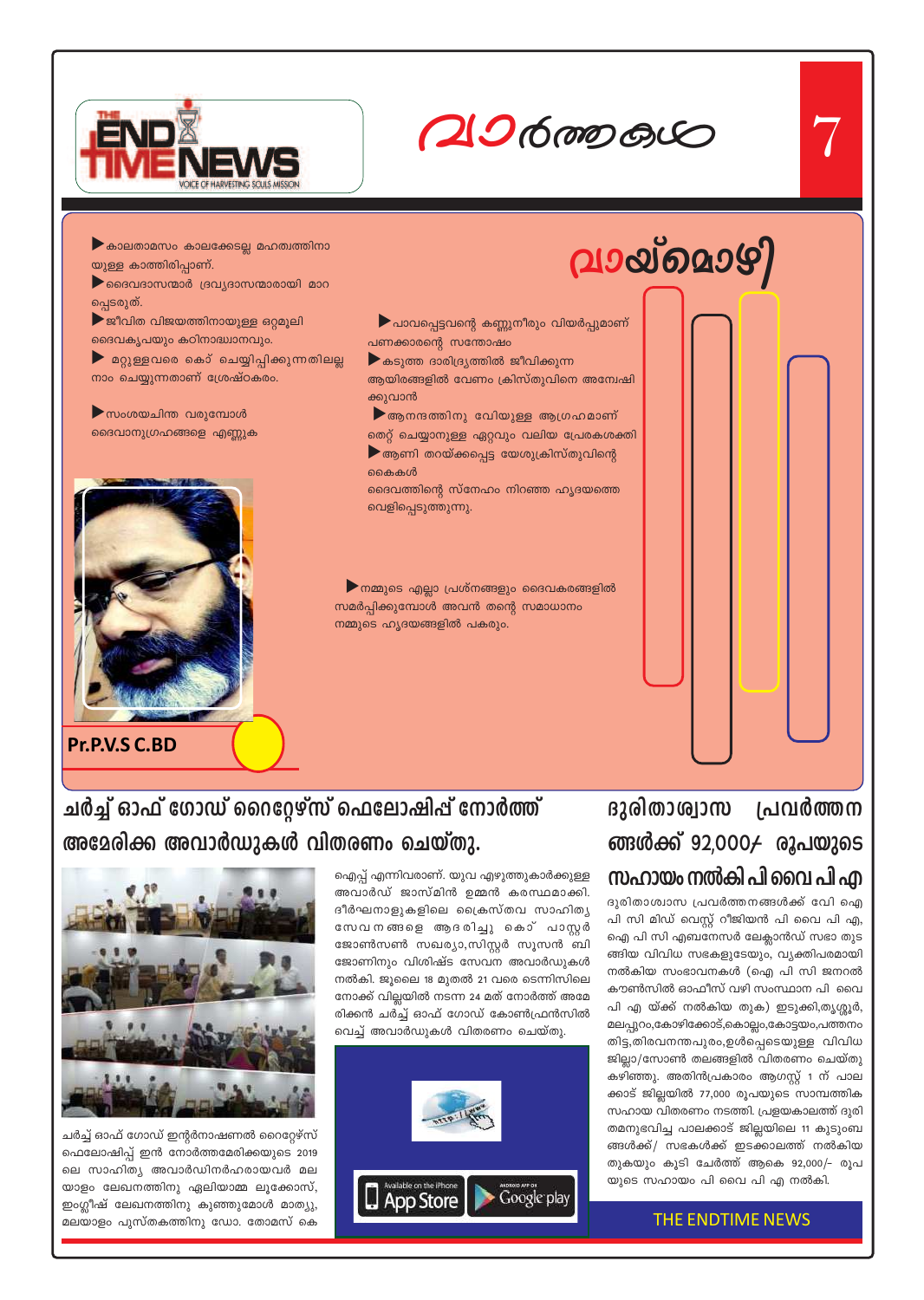

ഏതാ് 2400 ഓളം കുടുംബങ്ങൾ ലോൺ കിട്ടാൻ വേി ഇതിനകം അപേക്ഷിച്ചിട്ടു്. ചെറിയ ഗഡുക്കളായാണ് സർക്കാർ ഓരോ മാസവും പണം നൽകുന്നത്. അഞ്ചു വർഷ ത്തിനുള്ളിൽ ദമ്പതികൾക്ക് ഒരു കുട്ടിയെ ങ്കിലും ഉായാൽ ലോണിൻമേലുള്ള പലിശ തിരിച്ചടയ്ക്കേി വരില്ല. മൂന്നു വർഷ ത്തേയ്ക്ക് ലോൺ തിരിച്ചടയ്ക്കൽ കാലാവ ധിയും നീട്ടിക്കിട്ടും. ലോണിന് അപേക്ഷി ക്കുന്ന ദമ്പതികളിൽ ഒരാൾ എങ്കിലും

പ്രായമുള്ള ആളായിരിക്കണമെന്നും നിയമമു ്. കുടുംബങ്ങൾക്കായി പ്രഖ്യാപിച്ച ബഡ്ജ റ്റിന്റെ ഭാഗമായ ഈ പദ്ധതി മൂലം രാജ്യത്ത് കുടിയേറ്റമില്ലാതെ ജനസംഖ്യ വർദ്ധിപ്പിക്കാനാ കുമെന്ന് സർക്കാർ കണക്കുകൂട്ടുന്നു. Available on the iPhone<br>App Store

O

## പ്രൊലൈഫ് നയം ഹംഗറിയിൽ വീണ്ടും; മുന്നും അതിൽ കൂടുതലും കുട്ടി കളുള്ളവർക്ക് 33000 ഡോളർ

പരിശുദ്ധാത്മാവാം ദൈവത്തിന്റെ ശക്തമായ ചലനം നടക്കുന്ന കാലഘട്ടത്തി ലാണ് നാം ആയിരിക്കുന്നത്. ദൈവമക്കളുടെ വഴികാട്ടിയാണ് പരിശുദ്ധാത്മാവ്. ശിഷ്യഗണ ത്തോട് പറയുന്നു ഞാൻ പോകുന്നത് നിങ്ങൾക്ക് പ്രയോജനം. ഞാൻ പോകാതിരു ന്നാൽ കാര്യസ്ഥൻ നിങ്ങളുടെ അടുക്കൽ വരികയില്ല. ഞാൻ പോയാൽ അവനെ നിങ്ങ ളുടെ അടുക്കൽ അയയ്ക്കും അവൻ വന്ന്

പാപത്തെക്കുറിച്ചും, നീതിയെക്കുറിച്ചും, ന്യായവിധിയെക്കുറിച്ചും ലോകത്തിനു ബോധം വരുത്തും. സത്യത്തിന്റെ ആത്മാവു വരുമ്പോഴോ അവൻ നിങ്ങളെ സകല സത്യ ത്തിലും വഴി നടത്തും. അവൻ സ്വയമായി സംസാരിക്കാതെ താൻ കേൾക്കുന്നത് സംസാരിക്കയും, വരുവാനുള്ളത് നിങ്ങൾക്ക് അറിയിച്ചുതരികയും ചെയ്യും(യോഹന്നാൻ 16:7-13) ദൈവാത്മാവ് നടത്തുന്നവരെല്ലാം



<u>ആത്മാവിനെ അനുസരിച്ച് നടപ്പിൻ എന്നാൽ നിങ്ങൾ ജഡ</u> ത്തിന്റെ ഓഹം സ്വൻത്തിക്കയില്ല എന്ന് ഞാൻ പറയുന്നു.  $($  [ $\Omega$   $2^{\prime}$  $9$   $\mathfrak{W}$   $\mathfrak{g}$   $\mathfrak{g}$   $\mathfrak{g}$   $\mathfrak{g}$   $\mathfrak{g}$   $\mathfrak{g}$   $\mathfrak{h}$   $\mathfrak{h}$   $\mathfrak{h}$   $\mathfrak{h}$   $\mathfrak{h}$   $\mathfrak{h}$ 

## **MO MOO MOO M** *anikan' kelow twee*



്പാസ്റ്റർ ഷിബു തോമസ്, ഒക്കലഹോമ.

ദൈവത്തിന്റെ മക്കൾ ആകുന്നു.(റോമർ8:14) ദൈവഹിതം തിരിച്ചറിയുവാൻ നമ്മെ സഹാ യിക്കുന്നത് ദൈവത്തിന്റെ പരിശുദ്ധാത്മാവാ

ണ്. ആത്മാവിന് ചെവി കൊടുക്കുന്നവർക്ക് മാത്രമെ വിജയകരമായി ജീവിക്കുവാൻ കഴി യുകയുള്ളൂ. ശരീരത്തോടു പോരാടുന്ന ജഡത്തിന്റെ ഇച്ഛാശക്തികളെ കീഴിപ്പെടുത്തു വാൻ പരിശുദ്ധാത്മാവിന്റെ പുതുബലം നമു ക്കാവശ്യമാണ് . ആത്മാവിൽ നാം ജീവി ക്കുന്നു എങ്കിൽ ആത്മാവിനെ അനുസരിച്ച് നടക്കണം. നാം പ്രാപിച്ചിരിക്കുന്നത് ഭീരുത്വ ത്തിന്റെയോ ഭയത്തിന്റെയോ ആത്മാവിനെ അല്ല, ശക്തിയുടെയും, സ്നേഹത്തിന്റെയും,

സുബോധത്തിന്റെയും ആത്മാവിനെ

ത്തുമാറാകട്ടെ(സങ്കീ143:10).

അത്രെ.(2തിമോ1:7) യേശുവിനെ പരീക്ഷ

യിലും ശുശ്രൂഷയിലും നയിച്ച പരിശുദ്ധാ

ത്മാവ് ഇന്ന് നിന്നോടൊപ്പം ഉ്. സങ്കീർത്ത

നക്കാരനോട് ഒപ്പം ചേർന്ന് പറയുക. നിന്റെ

നല്ല ആത്മാവ് നേർന്നിലത്തിൽ എന്നെ നട

ഹൃദയം എന്നിൽ സൃഷ്ടിച്ച് സ്ഥിരമായൊരാ

ആദ്യത്തെ വിവാഹമായിരിക്കണമെന്നും

വിവാഹിതയാകുന്ന സ്ത്രീ 18 നും 40 നും മധ്യേ

Google play

പ്രാർത്ഥന: ദൈവമെ നിർമ്മലമായൊരു

ത്മാവിനെ എന്നിൽ പകരണമേ....ആമേൻ.



 $8\,$ 



# $\beta$ **A** $\alpha$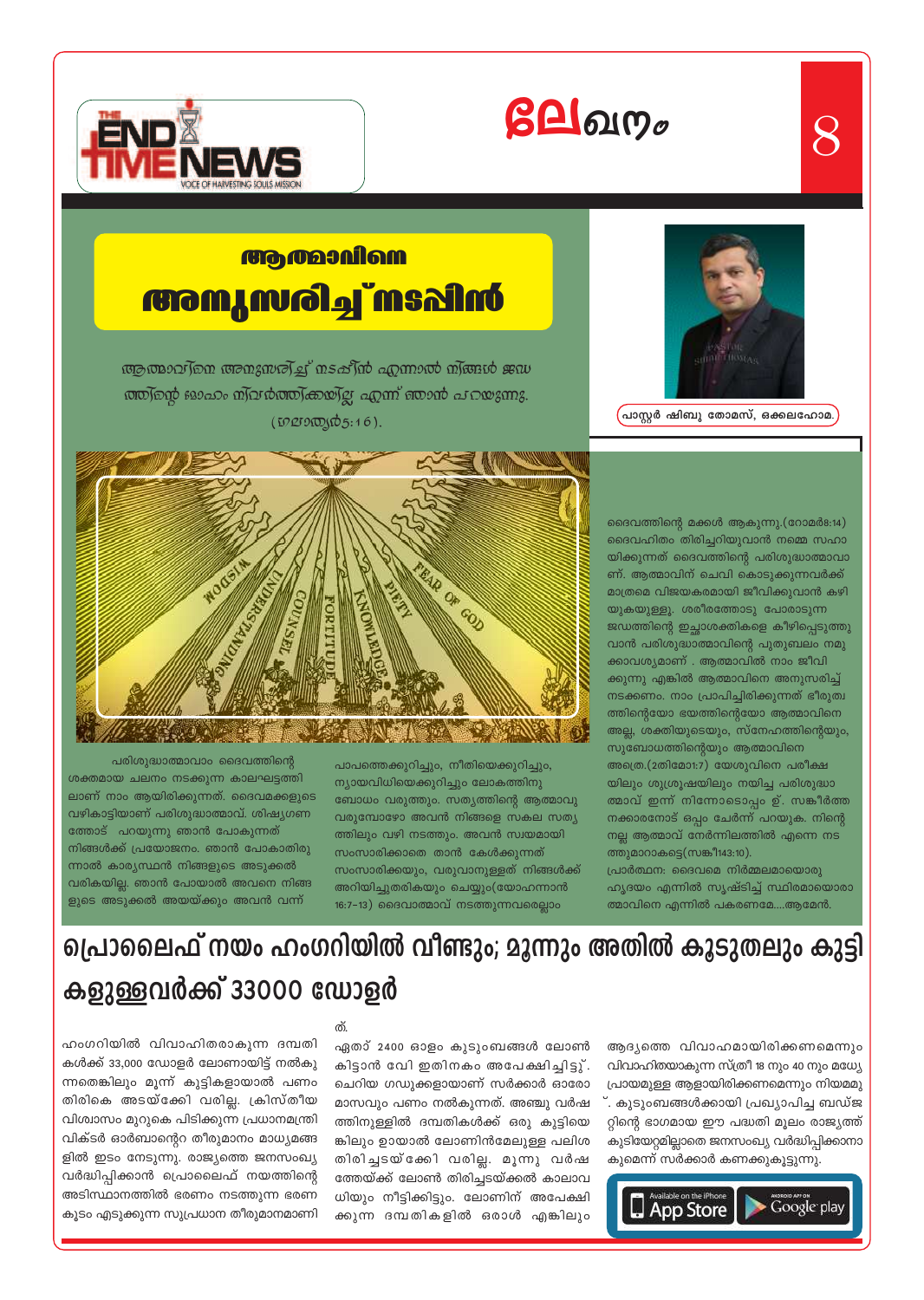

# 2060000C

9

#### <u>വാർത്ത.. 01പേജ് തുടർച്ച</u>

വിൽ ഐ സി പി എഫ് യുഎസ്എ യുടെ വൈസ് പ്രസിഡന്റായും പ്രവർത്തിക്കുന്നു. കോട്ടയം ഐ പി സി ഫിലദൽഫിയ അംഗവും ഉദയപൂർ ഫില ദൽഫിയ ബൈബിൾ കോളേജ് അദ്ധ്യാപകനു മായിരുന്നു. അമേരിക്കയിൽ കഴിഞ്ഞ കാൽ നുറ്റാ ണ്ടിലധികമായി വിവിധ ആത്മീയ ശുശ്രൂഷകളിൽ പാസ്റ്റർ പി സി ജേക്കബ് പ്രവർത്തിച്ചു വരുന്നു. ഭാര്യ: റെന്നി. മക്കൾ : ജെന്നിഫർ, ജെസീക്ക, ജോഷ്വാ.

നാഷണൽ സെക്രട്ടറി ബ്രദർ ജോർജ്ജ് തോമസ് കഴിഞ്ഞ 40 വർഷമായി ഹൂസ്റ്റൺ ഹെബ്രോൻ ഐ പി സി സഭാംഗമാണ്. പിസിഎൻകെ, ഐപിസി ഫാമിലി കോൺഫ്രൻസ്, ഐപിസി മിഡ് വെസ്പ് റീജിയൻ തുടങ്ങിയ മേഖലകളിൽ വിവിധ പദവികൾ മുമ്പ് വഹിച്ചിട്ടുണ്ട്. യുഎസി ലേയ്ക്ക് വരുന്നതിനു മുമ്പ് ചെന്നൈ പട്ടാമ്പിറാം ഐപിസി അംഗമായിരുന്നു. മദ്രാസിലെ പ്രസി ഡൻസി കോളേജിൽ നിന്ന് ബിരുദം നേടി. പരേ തനായ ഫ്ളൈയിംഗ് ഓഫീസർ പൊടിമണ്ണിൽ വർഗീസ് തോമസിന്റെയും മറിയാമ്മ തോമസി ന്റെയും മൂത്ത മകനാണ്. ഭാര്യ : സൂസിക്കുട്ടി. മക്കൾ : റേബ മാത്യൂ, അലക്സ്, റെനി തോമ സ്.

നാഷണൽ ട്രഷറാറായി തിരഞ്ഞെടുക്കപ്പെട്ട ബ്രദർ തോമസ് കെ വർഗീസ് ഒക്കലഹോമ ഹെബ്രോൻ ഐ പി സി സഭാംഗമാണ്. 1981 മുതൽ ഒക്കലഹോമ സിറ്റിയിൽ താമസിക്കുന്നു. സർട്ടിഫൈഡ് പബ്ലിക് അക്കൗണ്ടന്റായി പ്രവർത്തിച്ചു വരുന്നതിനോടൊപ്പം റിയൽ എസ്റ്റേറ്റ് നിക്ഷേപത്തിൽ ഏർപ്പെട്ടിരിക്കുന്നു. 1999 ലെ ന്യൂജേഴ്സി പി സി എൻ എ കെ ദേശീയ ട്രഷറർ, 2002–2005 ഐപിസി മിഡ് വെസ്റ്റ് റീജി യൻ ട്രഷറർ, 2008 ലെ ഡാളസ് ഐപിസി ഫാമിലി കോൺഫ്രൻസ് ദേശീയ ട്രഷറർ തുട ങ്ങിയ സ്ഥാനങ്ങൾ വഹിച്ചിരുന്നു. നിലവിൽ ഐ പി സി എജ്യൂക്കേഷൻ & വെൽഫെയർ സൊസൈറ്റി ഓഫ് നോർത്ത് അമേരിക്കയുടെ കോ-ചെയർമാനായും ഐപിസി കോട്ടയം തിയോളജിക്കൽ സെമിനാരി സെനറ്റ് അംഗമായും ബ്രദർ തോമസ് കെ വർഗീസ് സേവനം അനു ഷ്ഠിക്കുന്നു. കോട്ടയം മീനടം സ്വദേശിയാണ്. ഗ്രേസി വർഗീസാണ് ഭാര്യ. മക്കൾ : അനിത, ഫിലിപ്പ്.

ദേശീയ ലേഡീസ് കോർഡിനേറ്റർ സിസ്റ്റർ ഗ്രേസ് സാമുവൽ (സുജ) ന്യൂജേഴ്സി ഐപിസി ഷാലേം സഭയുടെ സജീവ അംഗവും സൺഡേ സ്കൂൾ അദ്ധ്യാപികയുമാണ്. മുമ്പ് സൺഡേ സ്കൂൾ ഡയറക്ടറുമായിരുന്നു. ന്യൂജേഴ്സി വിമൻസ് ഫെലോഷിപ്പിന്റെ ട്രഷററായും സേന വമനുഷ്ഠിച്ചിട്ടുണ്ട്. മൂന്നു പതിറ്റാണ്ടിലധികമായി യുഎസിൽ താമസിക്കുന്ന സിസ്റ്റർ ഗ്രേസ് നഴ്സ് പ്രാക്ടീഷണറായി പ്രവർത്തിക്കുന്നു. പരേത നായ പാസ്റ്റർ ജോൺ ഡാനിയേലിന്റെയും കുഞ്ഞമ്മ ഡാനിയേലിന്റേയും മകളാണ്. ഭർത്താവ് : ജോൺസൺ സാമുവൽ. മക്കൾ : ജെസ്റ്റി, എലിസബത്ത്.

ടെക്സാസിലെ ഡാളസിൽ ജനിച്ചതും വളർന്ന തുമായ ജസ്റ്റിൻ ഫിലിപ്പ് യുവജന വിഭാഗം ദേശീയ കോർഡിനേറ്ററാണ്. ഡാളസ് ഐപിസി ഹെബ്രോൻ സഭാംഗവും, ഡാളസ് തിയോളജി ക്കൽ സെമിനാരി വിദ്യാർത്ഥിയുമാണ്. ഫിസി ഷ്യൻ അസിസ്റ്റന്റായി ജോലി ചെയ്യുന്നു. ജസ്റ്റീ നയാണ് ഭാര്യ.

18 മത് കോൺഫ്രൻസിന്റെ മാധ്യമ വിഭാഗം കോർഡിനേറ്ററുമാരായി നിബു വെളളവന്താനം, ഫിന്നി രാജു എന്നിവരും പ്രയർ കോർഡിനേറ്റ റായി പാസ്റ്റർ പി വി മാമ്മനും തിരഞ്ഞെടുക്ക പ്പെട്ടു.

#### <mark>് വാർത്ത.. 01പേജ് തുടർച്ച</mark>

ഡിപ്പാർട്ട്മെന്റ് പുറത്തുവിട്ട പ്രസ്താവനയിൽ പറ യുന്നു.

2018 ജൂൺ 23 ന് തീവ്ര ഇസ്ലാമിക നിലപാടുള്ള ഫുലാനി മുസ്ലീം ഗോത്രക്കാർ നടത്തിയ ആക്ര മണത്തിനിടയ്ക്ക് സ്വന്തം ഭവനത്തിലും, മോസ്കിലും ഒളിപ്പിച്ചാണ് അബ്ദുല്ലാഹി ക്രസ്ത്യാനികളുടെ ജീവൻ രക്ഷിച്ചത്. തന്റെ മധ്യാഹ്ന നിസ്കാരം അവസാനിപ്പിക്കുമ്പോഴാണ് അബ്ദുല്ലാഹി പുറത്ത് വെടിയൊച്ച കേട്ടത്. ഗ്രാമ ത്തിലെ ക്രിസ്ത്യാനികൾ ജീവനു വേി പരക്കം പായുന്നത് ക അബ്ദുല്ലാഹി ഒട്ടും മടിക്കാതെ അവരെ തന്റെ ഭവനത്തിലും സമീപത്തെ മുസ്ലീം പള്ളിയിലും ഒളിപ്പിക്കയായിരുന്നു. അതിനു ശേഷം ഭവനത്തിന് പുറത്തിറങ്ങിയ ഇമാം അക്ര മികളെ തന്റെ ഭവനത്തിൽ പ്രവേശിക്കുന്നത് തട യുകയും ക്രൈസ്തവരുടെ ജീവന് പകരം തന്റെ ജീവൻ വാഗ്ദാനം ചെയ്തു.

അന്നത്തെ ആക്രമണത്തിൽ ൻഗാർ ഗ്രാമത്തിലെ 84 പ്രൈസ്തവർ കൊല്ലപ്പെട്ടുവെങ്കിലും 262 പേരുടെ ജീവൻ അബ്ദുല്ലാഹി രക്ഷിച്ചു. സുഡാ നിലെ മതന്യൂനപക്ഷങ്ങളുടടെ അവകാശ സംര ക്ഷണത്തിനുവേി അശ്രാന്തം പരിശ്രമിച്ച മുഹ മ്മദ് യോസഫ് അബ്ദുൽറഹ്മാൻ, വിവിധ മതവി ഭാഗങ്ങൾ തമ്മിലുള്ള സംവാദങ്ങൾക്ക് വേി വാദിക്കയും, വിവേചനത്തിനെതിരെ പോരാടു കയും, ദുർബല വിഭാഗങ്ങളുടെ സംരക്ഷണ ത്തിനു വേിയുള്ള സംവിധാനങ്ങൾ ഒരുക്കു കയും ചെയ്ത ബ്രസീലിലെ ഇവാനിർ ഡോസ് സാന്റോസ്, ഇറാഖിൽ മതസ്വാതന്ത്ര്യത്തിനും, മനുഷ്യാവകാശങ്ങൾക്കുമായി തങ്ങളുടെ ജീവിതം സമർപ്പിച്ച വില്യം, വിവിധ മതവിഭാഗ ങ്ങളും, മതനേതാക്കളും, മതസംഘടനകളുമായി സഹകരിച്ച് മതസ്വാതന്ത്യത്തിനായി പോരാടുന്ന സൈപ്രസ് സ്വദേശിനി സാൽപി എസ്കിഡിജി യൻ വെയ്ഡെറുഡുവുമാണ് അബ്ദുല്ലാഹിക്ക് പുറമേ അവാർഡിനർഹരായവർ

## നോർത്ത മേരിക്കൻ സൗത്ത് ഈസ്റ്റ് റീജിയൻ വാർഷിക സമ്മേളനം സെപ്. 13 – 15 വരെ

അറ്റ്ലാന്റാ ലോറൻസ് വിൽ പ്രെയ്സ് കമ്മ്യുണിറ്റി ചർച്ചിൽ വെച്ച് ഐ പി സി നോർത്ത് അമേരി ക്കൻ സൗത്ത് ഈസ്റ്റ് റീജിയൻ വാർഷിക സമ്മേ ളനം സെപ്റ്റംബർ 13 വെള്ളി മുതൽ 15 ഞായർ വരെ നടത്തപ്പെടും. മുഖ്യ പ്രാസംഗീകൻ പാസ്റ്റർ എബി പീറ്റർ. റീജിയൻ പ്രസിഡന്റ് പാസ്റ്റർ ഡോ. ജോയി എബ്രഹാം ഉദ്ഘാടനം ചെയ്യും.

ഈ കൺവൻഷനിൽ സെമിനാർ, മിഷൻ ചല ഞ്ച്, വി ബി എസ്, സഹോദരി സമ്മേളനം, യുവ ജന സമ്മേളനം, സംയുക്ത ആരാധന എന്നിവ ഉായിരിക്കും.

വിവിധ വിഷയങ്ങളെ ആസ്പദമാക്കി അതിഥി പ്രാസംഗീകർ ക്ലാസ്സെടുക്കും. റീജിയൻ മ്യൂസിക് ക്വയർ പ്രെയ്സ് ആന്റ് വർഷിപ്പിന് നേതൃത്വം നൽകും.

റീജിയൻ ഭാരവാഹികൾ പാസ്റ്റർ ഡോ. ജോയ് എബ്രഹാം (പ്രസിഡന്റ്) പാസ്റ്റർ പോത്തൻ ചാക്കോ (വൈസ് പ്രസിഡന്റ്) പാസ്റ്റർ ബെൻ ജോൺ (സെക്രട്ടറി) ബ്രദർ രാജൻ ആര്യപ്പള്ളിൽ (ജോ. സെക്രട്ടറി) ബ്രദർ അലക്സാർ ജോർജ്ജ് (ട്രഷറാർ) എന്നിവരാണ്.

## ഗിൽഗാൽ പി വൈ പി എ $\,$  : റിവൈവൽ ബൈബിൾ സ്റ്റഡി നവം. 18 – 20 വരെ

ഐ പി സി ഗിൽഗാൽ പി വൈ പി എ യുടെ നേതൃത്വത്തിൽ റിവൈവൽ ബൈബിൾ സ്റ്റഡി – 2019 എന്ന പേരിൽ ബൈബിൾ ക്ലാസ്റ്റ് നവംബർ 18 മുതൽ 20 വരെ വൈകിട്ട് 7.30 മുതൽ 10 മണി വരെ അബുദാബി ഇവാഞ്ചലിക്കൽ ചർച്ച് സെന്റ റിൽ വെച്ച് നടത്തപ്പെടുന്നു. പാസ്റ്റർ സാജൻ ജോയ് (ബാംഗ്ലൂർ) ക്ലാസ്സുകൾ നയിക്കും. വിശദ വിവരങ്ങൾക്ക് : പാസ്റ്റർ എം ജെ ഡോമനിക് 056 663 7365.

#### <u>വാർത്ത.. 01പേജ്</u> തുടർച്ച

ണമെന്നും വിവാഹിതയാകുന്ന സ്ത്രീ 18 നും 40 നും മധ്യേ പ്രായമുള്ള ആളായിരിക്കണമെന്നും നിയമമു്. കുടുംബങ്ങൾക്കായി പ്രഖ്യാപിച്ച ബഡ്ജറ്റിന്റെ ഭാഗമായ ഈ പദ്ധതി മൂലം രാജ്യത്ത് കുടിയേറ്റമില്ലാതെ ജനസംഖ്യ വർദ്ധി പ്പിക്കാനാകുമെന്ന് സർക്കാർ കണക്കുകൂട്ടുന്നു.

## http://theendtimenews.com/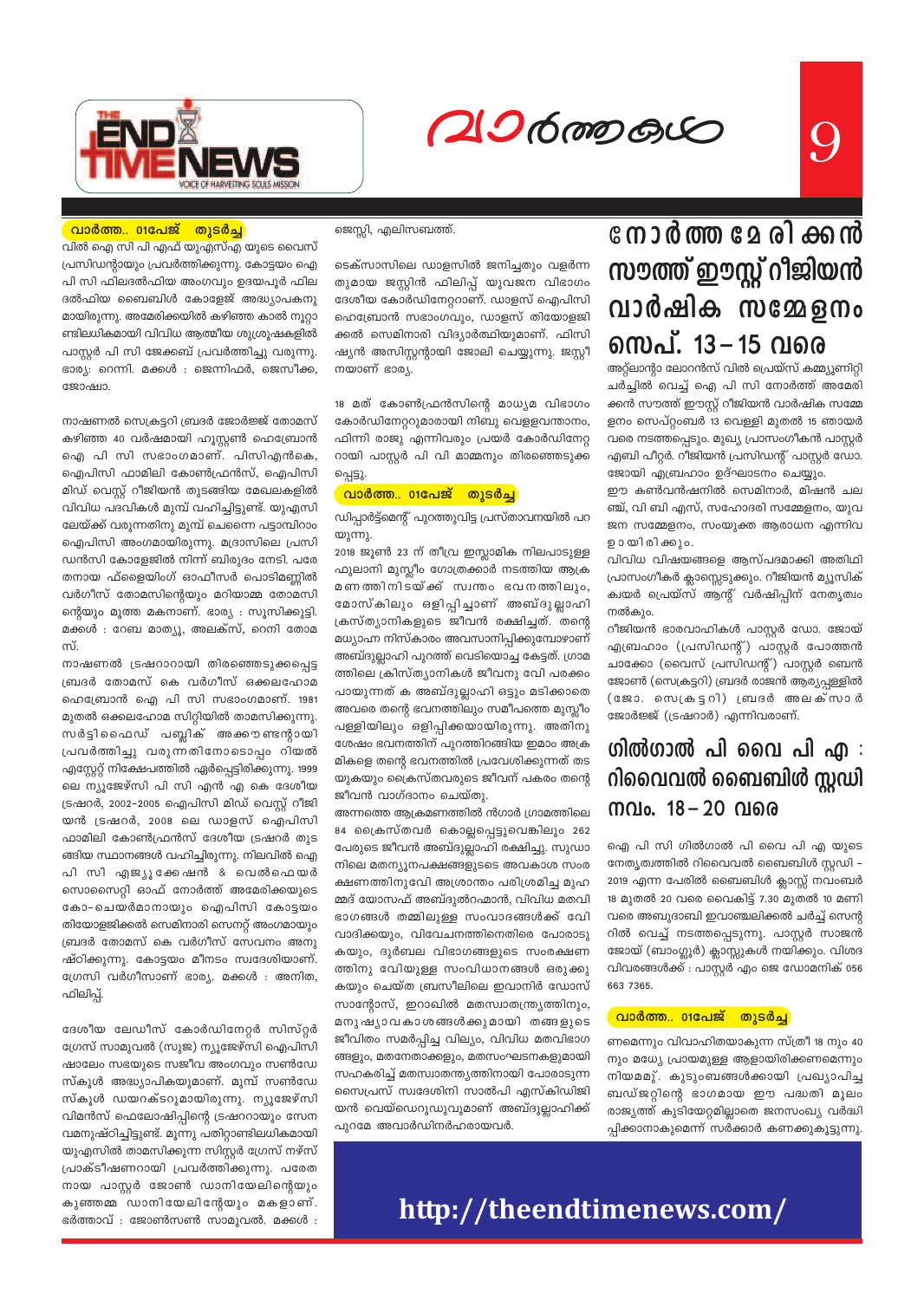Овебаюрь.

10



യാഗങ്ങൾ, ഉത്സവങ്ങൾ - ഒരു ധ്യാനാത്മക പഠനം.

# wómmérnérve méréven.



# **manufacturem [Cenale:8-13]**

ണം(6:11)

നമുക്ക് ഒരിക്കലും മനസ്സിൽ നിന്നും മായിച്ചു കളയാൻ കഴികയില്ല. ക്രൂശിക്കപ്പെട്ട കർത്താ വിനെക്കുറിച്ചുള്ള ധ്യാനവും പരിശുദ്ധാ ത്മനിവേശിതമായ സ്തുതി സ്തോത്രങ്ങളു മാണ് ദൈവത്തിന് പ്രസാദമുള്ള ആരാധന. അത് ധ്യാനിക്കുന്തോറും കർത്താവിനോടുള്ള സ്നേഹം ഉള്ളിൽ കത്തി ജ്വലിക്കേതും പാപത്തിൽ നിന്നും, ലോകമോഹങ്ങളിൽ നിന്നും ഒഴിഞ്ഞു ജീവിക്കേതുമാണ്. തങ്ങ ളെത്തന്നെ യാഗമായി സമർപ്പിച്ച ഒരു ദൈവ പൈതലിനു മാത്രമേ വിജയകരമായ ക്രിസ്തീ യജീവിതം ചെയ്യാൻ കഴികയുള്ളൂ(റോമ12:12).

### സാം സഖറിയ കൊട്ടാരക്കര

യാഗപീഠത്തിലെ അഗ്നി അണഞ്ഞു പോകരുത്(6:13) പുരോഹിതന്മാരുടെ വലിയ ഉത്തരവാദിത്വമായിരുന്നു യാഗപീഠത്തിലെ തീ അണഞ്ഞു പോകാതെ സൂക്ഷിക്കുകയെന്നത്. ഉഷസ്കുതോറും അതിൽ വിറക് കത്തിച്ച് ഹോമയാഗം അടുക്കിവച്ച് അതിന്മീതെ സമാ ധാനയാഗങ്ങളുടെ മേദസ്സു ദഹിപ്പിക്കണം അതുപോലെ രാത്രി മുഴുവനും യാഗപീഠ ത്തിൽ തീ കത്തിക്കൊിരിക്കണം. അത് അർപ്പകന്റെ മനസ്സിൽ എപ്പോഴും ചൂടുള്ള ഓർമ്മ നൽകിക്കൊിരിക്കും. ഇതു തന്നെയാണ് കാൽവറി യാഗത്തെക്കുറിച്ചുള്ള ഓർമ്മ ഓരോ പുതിയനിയമ ഭക്തനും നൽകു ന്നത്. രായിരത്തോളം വർഷമായിട്ടും ക്രിസ്തുവിന്റെ യാഗത്തെക്കുറിച്ചുള്ള ഓർമ്മ

#### **MASIOL 11 Roles TOO**

വെണ്ണീർ വെടിപ്പുള്ള സ്ഥലത്തേയ്ക്ക് മാറ്റ

കാൽച്ചട്ടയും ധരിച്ച് വെണ്ണീർ യാഗപീഠത്തിൽ

നിന്നും മാറ്റുന്നു. പിന്നീട് വസ്ത്രം മാറി പാള

ത്തേയ്ക്ക് കൊുപോകുന്നു. വെണ്ണീർ യാഗ

ന്നത് ചിന്തനീയമാണ്. ഈ യാഗം എത്രമാത്രം

ശ്രേഷ്ഠവും വിശുദ്ധവുമാണെന്ന് ഇത് വ്യക്ത

ത്തിന്റെ അവശേഷമാണ് . അതിനുപോലും

ദൈവം ഇത്ര പ്രാധാന്യം കൊടുത്തിരിക്കു

യത്തിനു പുറത്തു വെടിപ്പുള്ള സ്ഥല

പുരോഹിതൻ പഞ്ഞിനൂൽ അങ്കിയും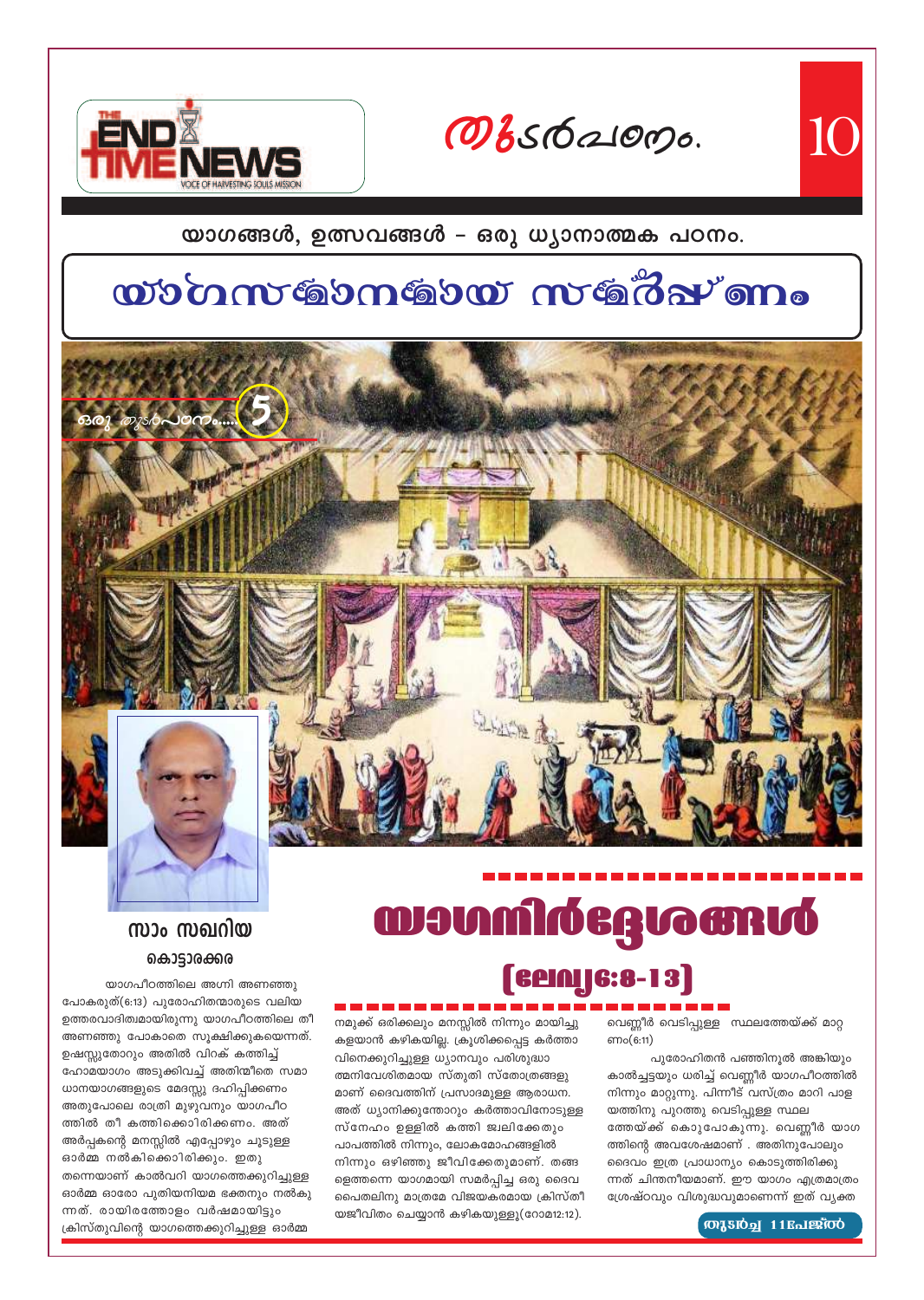



Oklahoma Malayali Pentecostal Fellowship

# 2019 OMPF/OPYF

# **SUMMER MEETINGS**

# Pr. Rajesh Mathew

Senior Pastor Cornerstone Church, Cochin, Kerala

Aug 16th, 6:30 PM Revival Meeting Aug 17th, 9:00 AM Talent Show Aug 17th, 6:30 PM Revival Meeting Aug 18th, 9:00 AM Common Worship

International Pentecostal Assembly (I.P.A.) 12221 Park Ave, Yukon, 73099

> Coordinators: Pr. Anish V. Lukose | 405-255-7884 Gino John | 405-410-5688 | opyfoka.com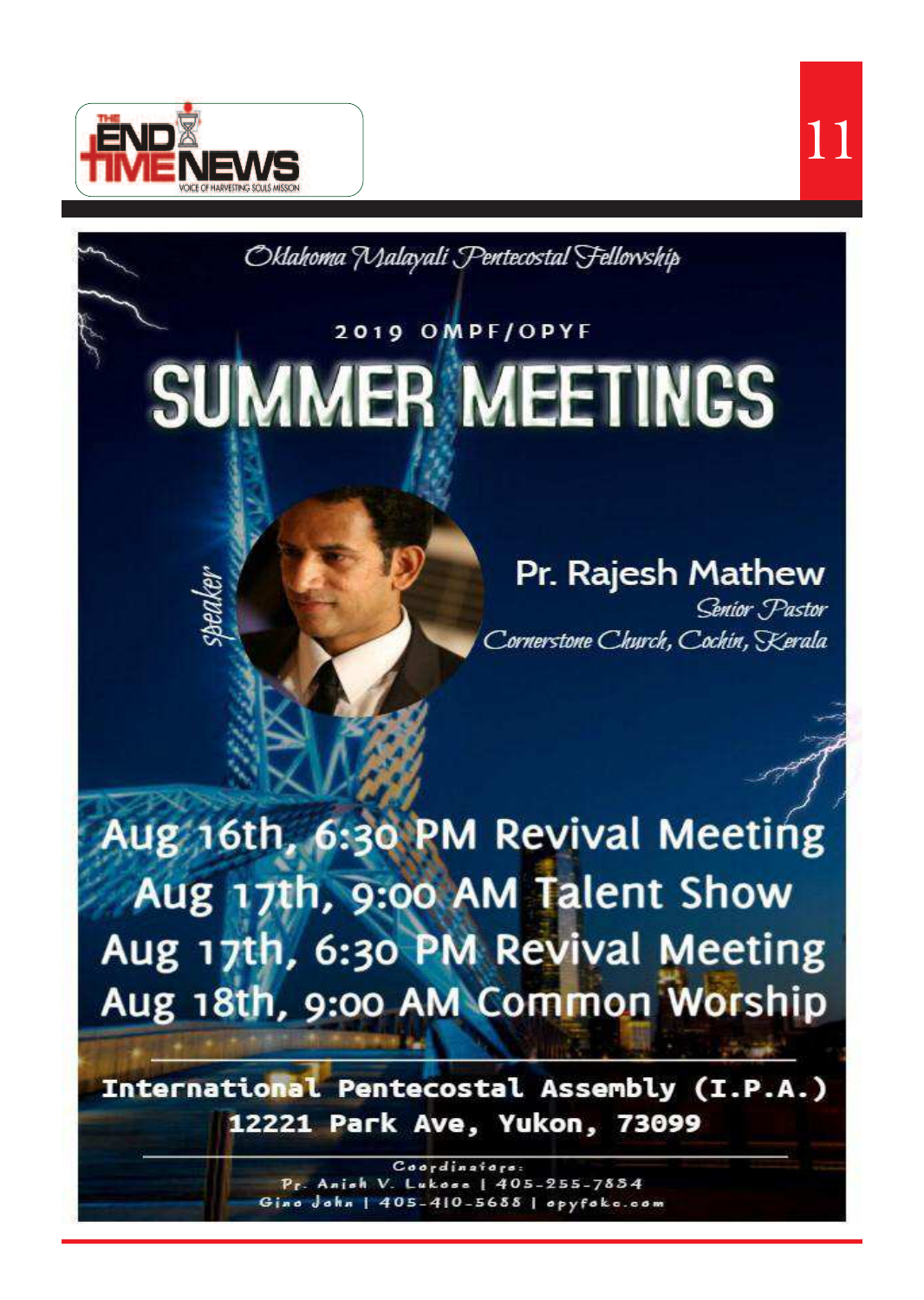

മാക്കുന്നു. അതു മാത്രമല്ല ചാമ്പൽ പാളയ ത്തിനു പുറത്തേയ്ക്ക് കൊുപോകുന്നതി നാൽ പാളയത്തിനു പുറത്ത് കഷ്ടമനുഭവിച്ച കർത്താവിനെ സദൃശീകരിക്കുന്നു. കർത്താ വിന്റെ കഷ്ടാനുഭവങ്ങളെ കുറിച്ചുള്ള ഓർമ്മ യാണ് കർതൃമേശ നൽകുന്നത്. പൗലോ സിന്റെ വാക്കുകൾ ഇവിടെ സ്മർത്തവ്യമാണ്. അവനെയും അവന്റെ പുനരുത്ഥാനത്തിന്റെ ശക്തിയെയും അവന്റെ കഷ്ടാനുഭവങ്ങളുടെ കൂട്ടായ്മയെയും അനുഭവിച്ചറിയേ തിനും(ഫിലിപ്പിയർ3:10,11) എത്ര ശ്രേഷ്ഠമായ ആഗ്രഹം! നാം ഏവരും ആഗ്രഹിക്കേതും ഇതു തന്നെ അങ്ങനെയുള്ളവർക്ക് മാത്രമെ പാളയത്തിനു പുറത്ത് അവനുവേി കഷ്ടമ നുഭവിക്കാൻ കഴിയൂ.

അന്യാഗ്നിഅരുത്(ലേവ്യ10:1)

ആരാധനയിൽ മാനുഷിക പ്രമാണ ങ്ങൾക്ക് തരിമ്പുപോലും സ്ഥാനമില്ല എന്ന താണ് നാദാബിന്റെയും അബീഹൂവിന്റെയും ചരിത്രം നമ്മെ പഠിപ്പിക്കുന്നത്. ധൂപകലശം യാഗപീഠത്തിന്റെ അനുബന്ധ ഉപകരണം മാത്രമാണ്. അത് യാഗപീഠത്തിൽ നിന്നും തീ പകർന്നു കൊുപോകാൻ വേിയുള്ള താണ്. അതിൽ ധൂപം അർപ്പിക്കുവാൻ വ്യവ സ്ഥയില്ല. വ്യവസ്ഥപ്രകാരം ധൂപം അർപ്പിക്കു വാനുള്ള ധൂപപീഠം വിശുദ്ധസ്ഥലത്തു്. തിരുവെഴുത്തിലെ ഓരോ മാർമ്മിക സത്യ ങ്ങളും അതുപോലെ തന്നെ കാത്തുസൂക്ഷി ക്കപ്പെടേ താണ്. ആത്മാവിലും സതൃ ത്തിലും നീതിയിലും വിശുദ്ധിയിലുമാണ് നാം ദൈവത്തെ ആരാധിക്കേത്. അതിനു പാര മ്പര്യങ്ങളോ, ആചാരാനുഷ്ഠാനങ്ങളോ ആവ ശ്യമില്ല. ദൈവക്രോധാഗ്നിയിൽ വെന്തുവെണ്ണീ റായ ക്രിസ്തുവിന്റെ യാഗത്തെക്കുറിച്ചുള്ള പരിപാവനമായ ഓർമ്മയാണ് ഓരോ ക്രിസ്തു ഭക്തന്റെയും ഹൃദയത്തിൽ അഗ്നിയായി കത്തി ആത്മാവിലുള്ള ആരാധനയായിപരിണമിക്കേ  $\infty$  .

നാദാബും അബീഹൂവും ദൈവം കൽപ്പിച്ചതല്ലാതെ അഗ്നി ഉപയോഗിച്ച് അവി വേകം കാട്ടിയതിനാൽ യഹോവയുടെ സന്നി ധിയിൽ നിന്നുംപുറപ്പെട്ട അഗ്നിയാൽ ദഹിച്ചു പോകാനിടവന്നു. ആത്മീക കാര്യങ്ങൾ ലാഘവ ബുദ്ധിയോടുകൂടി കാണുന്നവർക്കും തിരുവെഴുത്തിനോടു കൂട്ടുകയും കുറയ്ക്കു കയും ചെയ്യുന്നവർക്കും ഇതൊരു മുന്നറിയി പ്പാണ്. ക്രൈസ്തവ സമൂഹങ്ങളിൽ നിലവിലി രിക്കുന്ന ആരാധനാ സമ്പ്രദയങ്ങൾ വചനവു മായി പുലബന്ധം പോലുമില്ലാത്തതാാണ്. കെട്ടിച്ചമച്ച ആരാധനാക്രമങ്ങളും, അവയെ മനപാഠമാക്കിയ മാനുഷിക കൽപ്പനകളായി ഏറ്റുചൊല്ലുന്നതും ആത്മാവിലുള്ള ആരാധന യായി പരിഗണിക്കുവാൻ കഴികയില്ല. കർതൃ മേശയെ കുർബ്ബാനയായി അർപ്പിക്കുന്നത് കേ വലം പുറജാതിമതത്തിലെ ഒരു ആചാരം മാത്രമാണ്. കാൽവറിയിൽ നടന്ന പരമയാഗ ത്തിന്റെ ഓർമ്മയാണ് കർതൃമേശ നൽകുന്നത്. അതിനു വസ്തു മാറ്റം സംഭവിക്കുന്നില്ല. അത്



(Smooth Endoplasmic Reticulum) ഭക്ഷിക്കുന്നതിലൂടെ പാപമോചനം ലഭിക്കുന്ന തുമില്ല. വ്യർത്ഥമായി ആരാധിക്കുന്നവരെ അഗ്നിയിറങ്ങി ദഹിപ്പിക്കാഞ്ഞത്ഇതു കൃപാകാ ലമായതുകൊു മാത്രമാണ്. അവർ മാനസാ ന്തരപ്പെടുമോ എന്നു കരുതിദൈവം ദീർഘ ക്ഷമ കാണിക്കുന്നു.

ഇത് യഹോവയ്ക്ക് അതിവിശുദ്ധമായ സൗര ഭ്യവാസനായാഗമാണ്.

ഞാൻ വിശുദ്ധനാകയാൽ നിങ്ങളും വിശുദ്ധരായിരിപ്പിൻ എന്ന് വചനം ഉദ്ബോധി പ്പിക്കുന്നു. ആരാധനയിൽ രു കാര്യങ്ങ ളാണ് പ്രത്യേകം ശ്രദ്ധിക്കേത്. വിശുദ്ധ നായ ദൈവത്തെ വിശുദ്ധിയിൽ ആരാധി ക്കുക; മറ്റൊന്ന്, നാം അർപ്പിക്കുന്ന യാഗം ദൈവത്തിനു സുഗ്രാഹ്യമായിരിക്ക. ആറു ദിവ സവും അശുദ്ധിയിൽ ജീവിച്ചിട്ട് ആഴ്ചവട്ട ത്തിന്റെ ഒന്നാം ദിവസം ആരാധന അർപ്പിക്കു വാൻ ദൈവം ആവശ്യപ്പെടുന്നില്ല. ആറു ദിവസം ജീവിതത്തിൽ വിശുദ്ധി കാത്തുസൂ ക്ഷിക്കുന്നവർക്ക് മാത്രമെ ദൈവത്തിനു പ്രസാദകരമായ ആരാധന അർപ്പിക്കുവാൻ കഴിയുകയുള്ളൂ യെശയ്യാവ് സ്വർഗ്ഗീയ ദർശനം കാണുമ്പോൾ സൈന്യങ്ങളുടെ ദൈവമായ യഹോവ പരിശുദ്ധൻ, പരിശുദ്ധൻ, പരിശുദ്ധൻ എന്ന് മൂന്നു പ്രാവശ്യം ആവർത്തിച്ച് പറയുന്നു. കെരൂബുകളും സാറാ ഫുകളും എത്രമാത്രം ഭയഭക്തി ബഹുമാന ത്തോടെയാണ് ദൈവത്തെ ആരാധിക്കുന്നത്. രു ചിറകുകൾകൊു മുഖം മൂടിന്നത് തേജോമയനായ ദൈവത്തിന്റെ തേജസ്സിൽ നിന്നും തങ്ങളെത്തന്നെ മറയ്ക്കുകയാണ്. രുകൊ്പാദം മൂടുന്നത് അശുദ്ധി ലേശംപോലും പാടില്ല എന്ന അർത്ഥത്തിലും, രുകൊ്പറക്കുന്നത് നിരന്തരമായ ആരാ

(Outer Cell Membrane)

(Cytoskeleton) (Golgi Aparatus)

ധന കഴിക്കുന്നതിലാണ് ദൈവം പ്രസാദിക്കു ന്നത് എന്ന നിലയിലുമാണ്. ഇത് നിരന്തര ഹോമയാഗമാണ്.

ഹോമയാഗം നിരന്തരം അർപ്പിക്കേ തിനെക്കുറിച്ചും തിരുവെഴുത്തു പറയുന്നു(പു റ29:38-42) രാവിലെ ഒൻപതു മണിക്കും വൈകിട്ട് മൂന്നു മണിക്കും ഓരോ ആട്ടിൻകു ട്ടിയെ യാഗമായി അർപ്പിക്കണം. അത് ദൈവ ത്തിനു സൗരഭൃവാസനയായ യാഗമാണ്. നമ്മുടെ കർത്താവ് ക്രൂശിൽ കിടന്ന സമയം ആറു മണിക്കൂർ അന്ധകാരത്തിൽ താൻ അനുഭവിച്ച രഹസ്യവ്യഥയുമാണ്. പാപിക്കു വേി പ്രാണവേദനയിൽ പിടഞ്ഞു മരിക്കു മ്പോൾ എന്റെ ദൈവമേ നീ എന്നെ കൈവിട്ട തെന്ത് എന്ന് ഉറക്കെ നിലവിളിച്ചത് നമ്മുടെ നരകവേദനയുടെ മൂർദ്ധന്യാവസ്ഥയിലാണഅ. ഇനി നാം നരകയാതന അനുഭവിക്കേതില്ല. അതു സ്വർഗ്ഗം പ്രസാദിച്ച യാഗമായതിനാൽ നമുക്കും ആ നിലയിൽ ദൈവത്തെ ആരാധി ക്കാം.